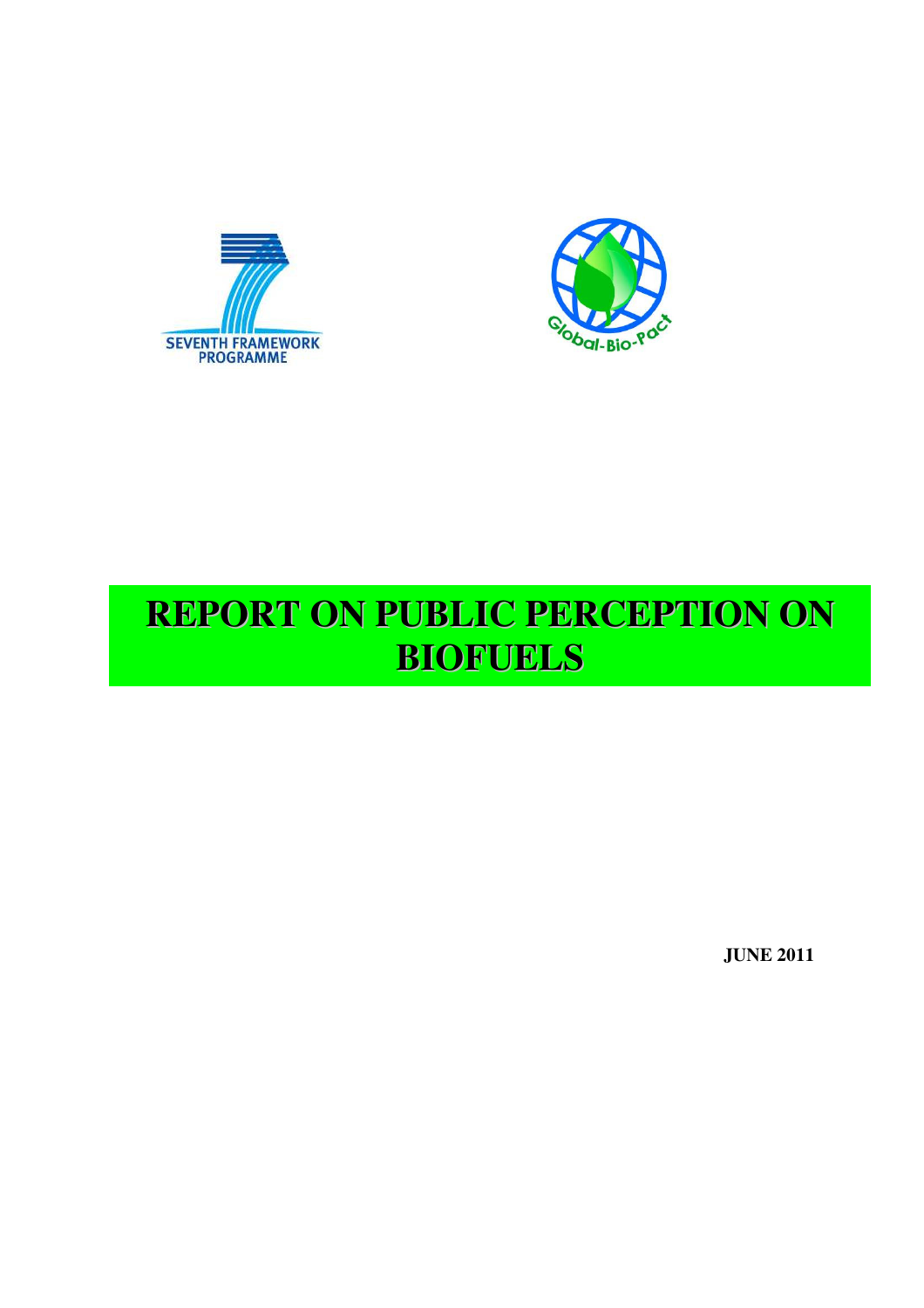# **TABLE OF CONTENTS**

| 2. Overview of the National Energy Policy and valorization of the potential in ENR4 |  |
|-------------------------------------------------------------------------------------|--|
|                                                                                     |  |
|                                                                                     |  |
|                                                                                     |  |
|                                                                                     |  |
|                                                                                     |  |
|                                                                                     |  |
|                                                                                     |  |
|                                                                                     |  |
|                                                                                     |  |
|                                                                                     |  |
|                                                                                     |  |
| 6.1. Public perception by selected age groups on the development of biofuels in     |  |
|                                                                                     |  |
| 6.2. Public perception on the sustainability of biofuel development in Mali19       |  |
|                                                                                     |  |
| 6.4. Variables that influence public perception on biofuels in Mali21               |  |
|                                                                                     |  |
|                                                                                     |  |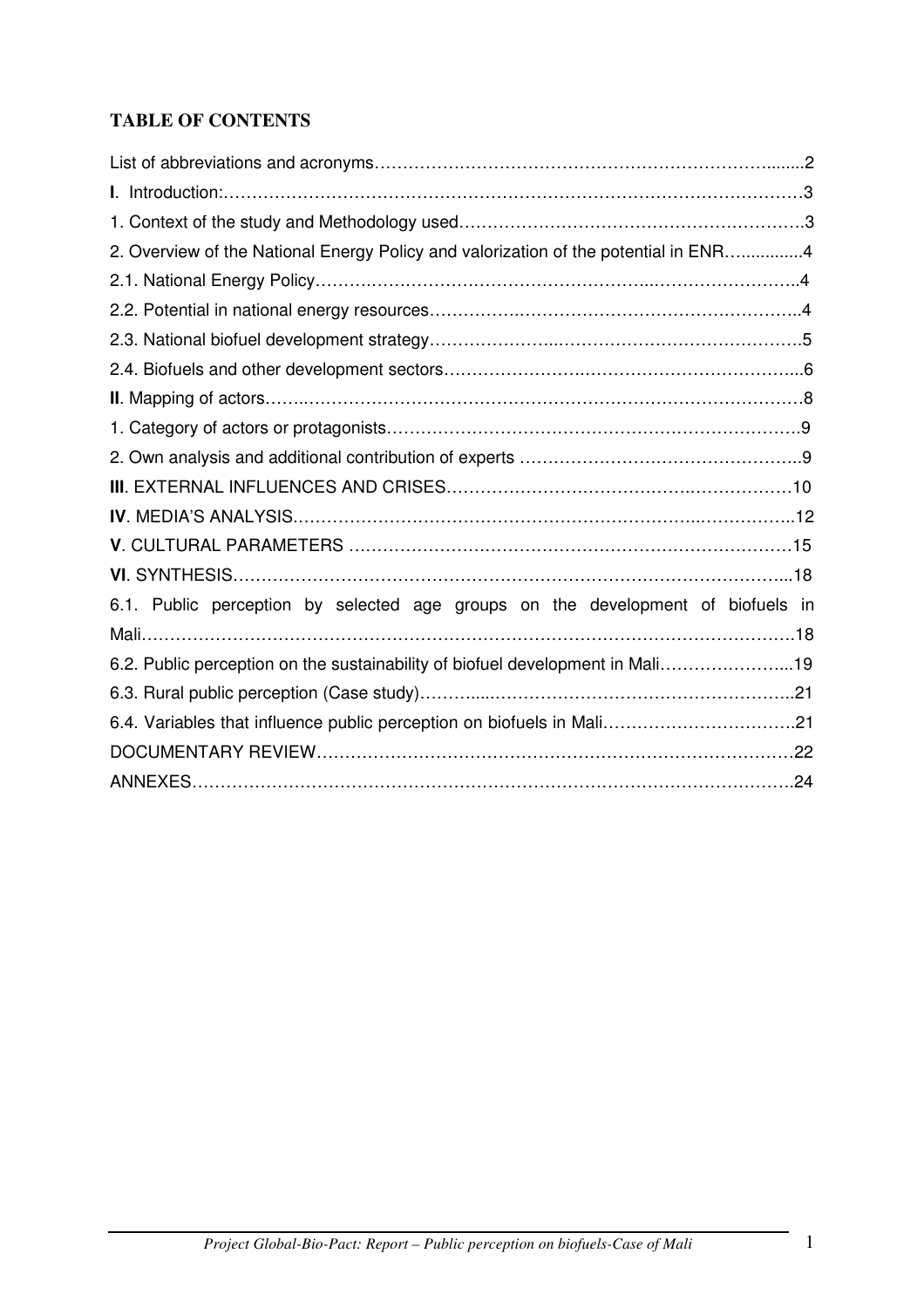| ANADEB:      | National Agency for Biofuel Development                         |
|--------------|-----------------------------------------------------------------|
| <b>CIRAD</b> | : Centre of International cooperation in Agronomic Research for |
|              | Development                                                     |
| ENR:         | New and Renewable Energies                                      |
| FAO:         | Food and Agriculture Organization                               |
| IER:         | Institute of Rural Economy                                      |
| IPR:         | Rural Polytechnic Institute                                     |
| GTZ:         | <b>German Cooperation for Development</b>                       |
| MS:          | Dry Matter                                                      |
| PNUD:        | United Nations Development Program                              |
| PEN:         | Mali's National Energy Policy                                   |
| PP:          | Public perception                                               |
| ONG:         | Non Governmental Organization                                   |
| ONUDI:       | United Nations Industry Development Organization                |
| SEAF:        | Sustainable Energy Advisory Facility                            |
| TV:          | Television                                                      |
| UEMOA:       | West African Economic and monetary union                        |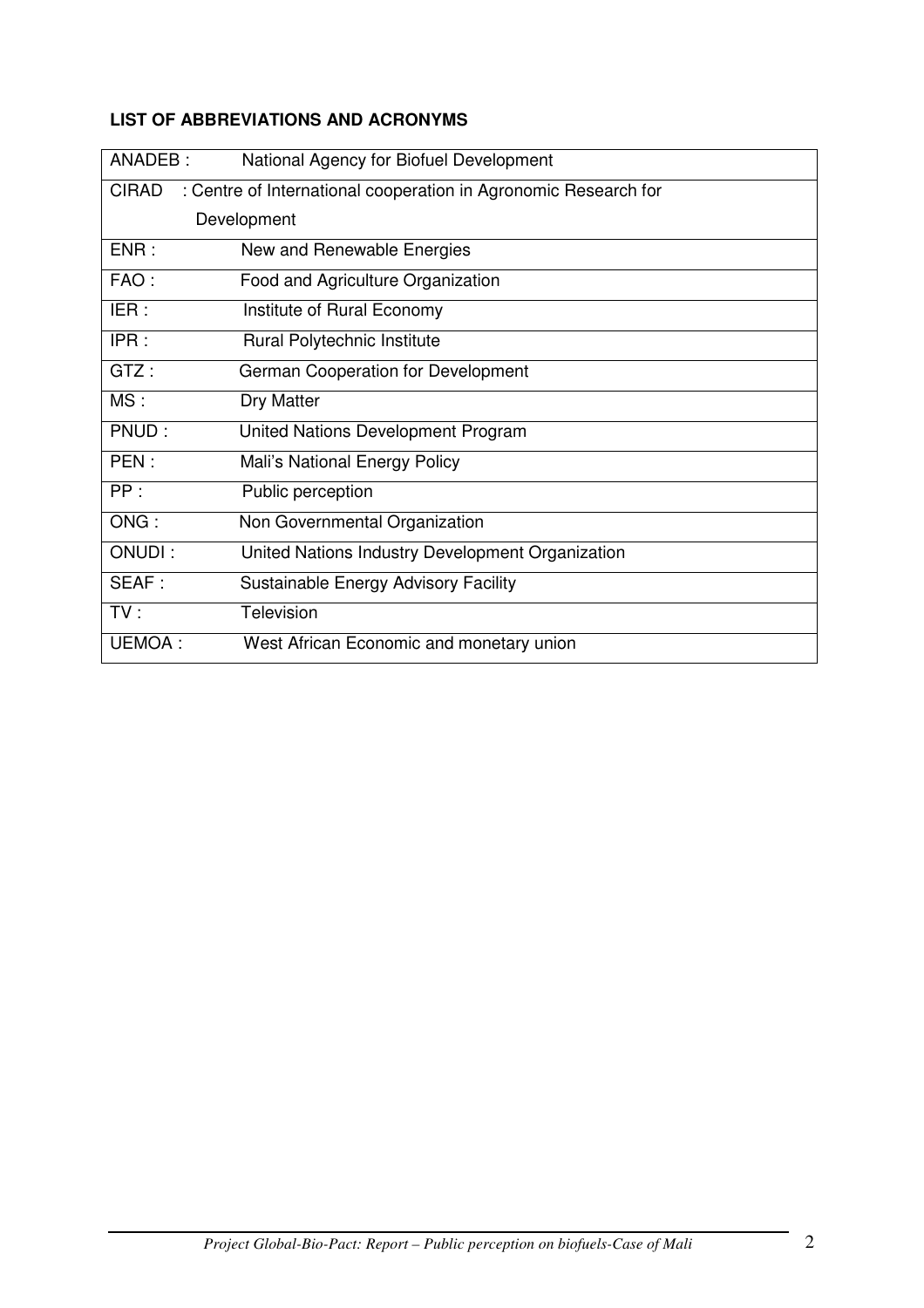# **I. INTRODUCTION**

### **1. CONTEX OF THE STUDY AND METHODOLOGY USED**

The energy crisis which started in 1973 on the international market has seriously imperiled the socio economic development policy of many countries, in particular developing ones. Since analyses are pessimistic about a future decrease of the price of oil products on the international market, it doesn't seem that the solution will be found soon<sup>1</sup>. Seeing this continual situation, the promotion of biofuels seemed to be the solution to a way out and to ensure to the countries of the world energy independence. Unfortunately, so far biofuel projects haven't prospered because of the criticism of some persons on biofuels throughout the world, not only in industrialized countries, but also in developing ones. Mali is not the exception.

The current study proposes an evaluation of public perception (PP) (case of Mali) on biofuel development. This evaluation requires an analysis of public perception on biofuels, which is considered by the actors of the domain as a prerequisite of biofuel and bioproduct throughout the world since it determines public acceptation, and therefore the demand in biofuel/bioproducts, as well as the possibility to develop their supply**<sup>2</sup>** .

It was recognized that there are big differences on the way experts and the public perceive the risks associated with environmental issues. Therefore, subjective decisions (personal and exclusive decisions of experts: environment protection, poverty alleviation) must take into account the opinion of people. There is a growing awareness of decision makers about the importance of taking public opinion into account when making a decision, and about the need to properly inform the public on the possible advantages and drawbacks of biofuel projects, so that their perception and opinion can be more favorable.

PP is recognized by the experts of the domain as an important element of the success of renewable energy programs, but few studies were made to analyze its real impact and the way these perceptions are made. This lack of analysis was identified by actors who tried to evaluate the relationship between acceptation of biofuels by the public and the development of the sector**<sup>3</sup>** . This issue was less studied in countries such as Mali where there is not much market development and adoption/innovation of technology associated with biofuels.

For the case of Mali, no study was made on public perception on biofuels. All the documents available on biofuels were the result of the perception of experts of specialists of this sector. Seeing the results expected in this domain, an evaluation to analyze public perception (expert and non expert) become necessary in order to make recommendations on the way to take into account public perception in the policy certification and biofuel sustainability documents in view of the success and the future, in mid and long term, of biofuels in Mali. The methodology used to carry out this study is composed of the following stages:

- *Exploitation of existing studies on biofuels***:** This consisted in making documentary and internet research to identify the actors who intervened in the different variables, the external influences and crises, the cultural parameters which influence public perception on biofuel use, as well as that of national media on biofuel issues. The results of that documentary review were used to complete this study.
- <sup>1</sup>cf. Study report on biofuels in Mali -2007 P. 14 *(www.cilss.bf/predas/aDP4Etudes.php)*

<sup>2 &</sup>amp; 3 cf. Methodology and Guides for the evaluation of Public Perception on Biofuels and Bioproducts (Global Bio Pact -March 2011). Part Introduction P.1.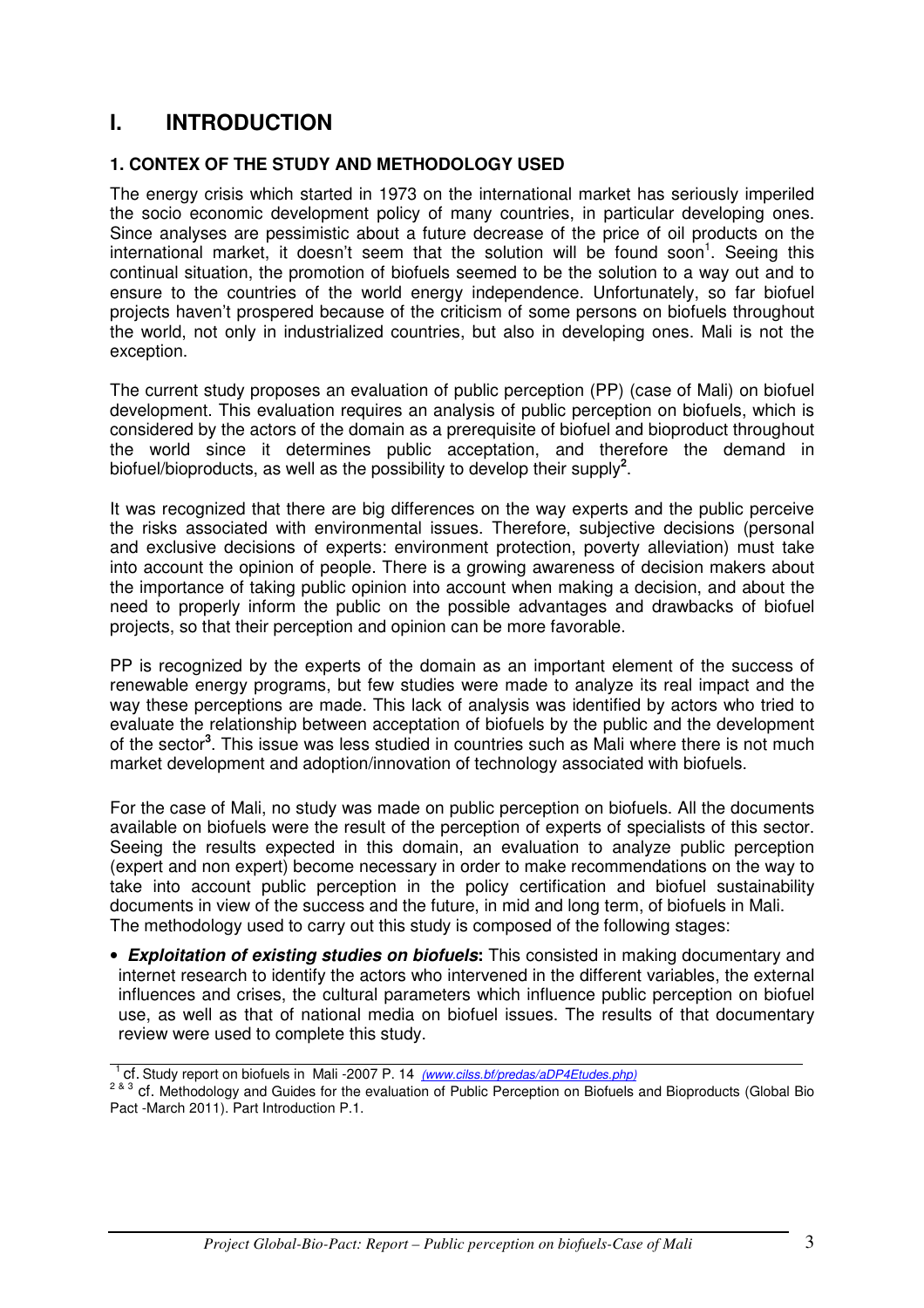- *Field survey:* To complete the analysis of public perception on biofuel development in Mali made in the part « exploitation of existing documents on biofuels », a survey was made among a sample of 30 persons who are not experts in the domain of biofuel development in Mali. The strategy that was adopted for the selected of these 30 persons (non experts) was as follows

- Some of the surveyed persons (24) were selected among the urban population of Bamako according to their age, sex, level of study and occupation.

- The other strategy adopted to complete the sample to 30 persons was the choice of the public (potential beneficiaries of biofuel projects) in rural area. This strategy consisted in making a public consultation in Garalo (village located in the south of Mali in the Bougouni circle, Sikasso region), with contacts who are likely to provide information that can permit to analyze the perception of this category of persons on the advantages and drawbacks of the use of biofuels in Mali. We thought that the information provided by this social layer (farmers) enables us to better analyze the perception of farmers on biofuel development in general and jatropha development in particular, simply because these persons are growers of this oilseed and knew this plant long before the discovery of its energy value. (See in Annexes the report of the public consultation that took place in Garalo, on public perception in rural area and the list of the participants in this meeting).

Therefore, the age groups selected for the survey are: less than 30; between 31 and 45; between 46 and 65 and more than 65.

### **2. OVERVIEW OF MALI'S ENERGY POLICY AND VALORIZATION OF NRE POTENTIAL**

Mali is a Sahelian country located south of the Sahara with no access to the sea, the closest coastlines being at more than 1000 km. With a population of about 14 millions inhabitants in 2010, it is characterized by a dry climate, with high temperatures and a low rain average<sup>4</sup>.

### **2.1. The National Energy Policy (PEN)**

It is centered on five major goals<sup>5</sup>:

- Ensure the widest possible access of the populations of the country to cheap sustainable energy in quantity;

- Valorize the potential in national energy resources;

- Preserve the existing resources in woody fuels **<sup>6</sup>**

- Liberalize the sector by mobilizing more the initiatives of decentralized communities and private capitals;

- Adapt institutions to the requirements of the energy sector through building the strategic direction and control capacities of the government.

Arrangements are underway to translate into action the above mentioned goals of the energy policy.

#### **2.2. The potential of national energy resources<sup>7</sup>**

Mali is a neat oil product importer, but has important national energy resources which are not sufficiently valorized among which biomass. No significant valorization of the latter is being made, except fire wood or charcoal. Now, as an agro pastoral oriented country and first producer of cotton in the south of Sahara, Mali has every year important quantities of agricultural and agro industrial residues, namely

-around one million tons of cotton stalks after the harvest;

- and an important quantity of rice ball and residue of other cereals (millet, corn, etc)

Moreover, the rice growing area of Office du Niger is invaded by *Typha australis which is a serious nuisance for irrigation schemes. The irrigation network of Office du Niger is very important and is composed of 75 km of main channels, 153 km of distributing channels, 50 km of large collectors, 491 km of diverters and more than 2000 km of sprinklers.* 

 $(4)$ , (5) & (7) cf. MEPRED : Etude sur la stratégie nationale pour le développement des biocarburants au Mali Janvier 2008, P.18 &19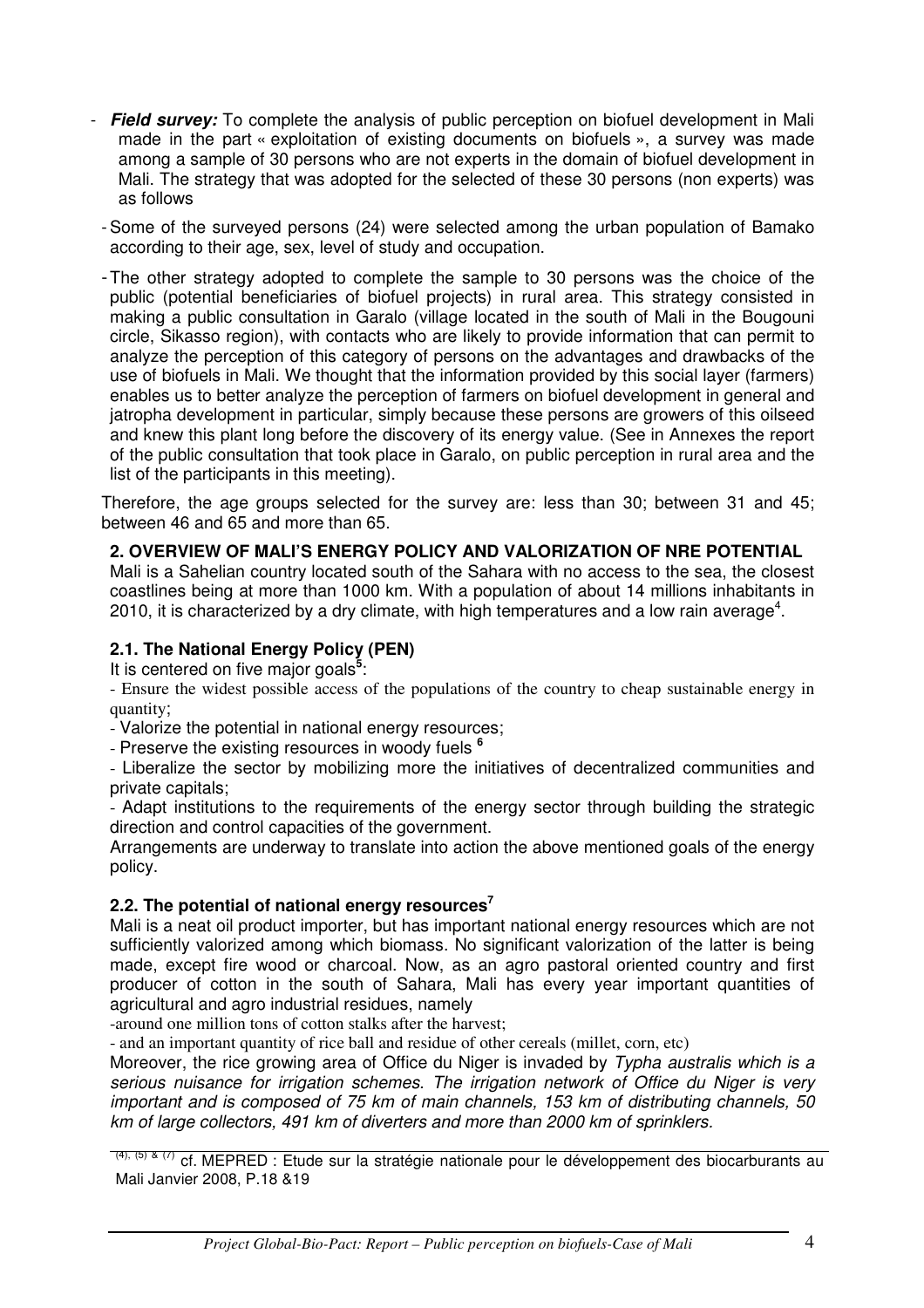$(6)$  Oil (electricity production) and cakes (biogas for cooking) permit to reduce the pressure on the existing woody resources and that permits to preserve the environment.

The area of falas (natural arms of waterways) colonized by typha is 269 km long and 2 km wide in average. The estimated potential in Typha australis is around 100 tons of dry matter (DM)/ha. This source can be used as an alternative fuel to energy wood but still remains non valorized.

Besides, many oilseeds grow in natural state, or are grown in Mali: zèkènèn (Balanites aegyptiaca), npeku, castor, jatropha, cotton, etc. The oils that can be extracted from the seed of such plants can provide fuels, in particular the jatropha plant (**Jatropha curcas**), which exists in many areas  $(3^{rd} 4^{th}$  and  $5^{th}$  administrative regions of Mali) presents a very high fuel potential (see quantitative goals for jatropha)

In the country, few of these oilseeds have been the object of extensive studies and research, in view of determining their energy properties and estimate their technico economic value as biofuel: (comparison costs/advantages associated with their large scale development; assets and constraints characterizing their production/operations)

Potentialities of biofuels also exist in the form of ethanol, by-product of sugar industry or starch. Ethanol constitutes a possible alternative for transport, electricity production and cooking heat (gel fuel). It's namely the case of sugar cane (in the Office du Niger area), sorghum with sweet stalk (nyimi–kala), and many other varieties of grass, as well as tubercles (sweet potatoes, yam) and fruit trees (cashew, npeku, ngunan, etc).

#### **2.3. National biofuel development strategy (Link between PEN and biofuel development promotion policy)**

Indeed, the Government of Mali approved in 2006, a document of unified energy policy which holds among the goals of the sub sector of Renewable Energies the one of « developing the biofuel sector namely the jatropha, for many uses (electricity production, transport, agricultural engine etc»<sup>8</sup>

The national strategy for the development of biofuels implemented by ANADEB (National Agency for Biofuel Development) appears clearly in the 2<sup>nd</sup> and 3rd specific goals of the national energy policy qui justify the emphasis placed upon the valorization of the country's potentials in renewable energy in general and biomass (biofuel development) in particular.

Therefore, the use of vegetable oil and ethanol will largely contribute to the access of populations, mainly rural ones, not only to cheap energy, but also to the increase of their income and job creation. Besides, it permits woody resources preservation, and thus environment protection and preservation<sup>9</sup>.

Thus, the valorization of this potential is perfectly in line with the goals of the national energy policy.

The charts below**<sup>10</sup>**indicate the quantitative goals of biofuel production in Mali as planned by ANADEB by the year 2023

<sup>8</sup> cf.Rapport d'étude sur les biocarburants au Mali -2007, P. 15 *(www.cilss.bf/predas/aDP4Etudes.php)*

 $9$ cf. MEPRED Mali : Etude sur la stratégie nationale pour le développement de biocarburants au Mali -2008 (Rapport final), P. 29.

**<sup>10</sup>** Source ANADEB Mali *(Site web anadeb mali).* It is currently admitted that the 2 most promising biofuel sectors in Mali are jatropha oil and ethanol. These quantitative are translated in terms of strategy for the development of these 2 sectors, but in terms of percentage in the national matrix, there is currently no exact figure outside these prospects.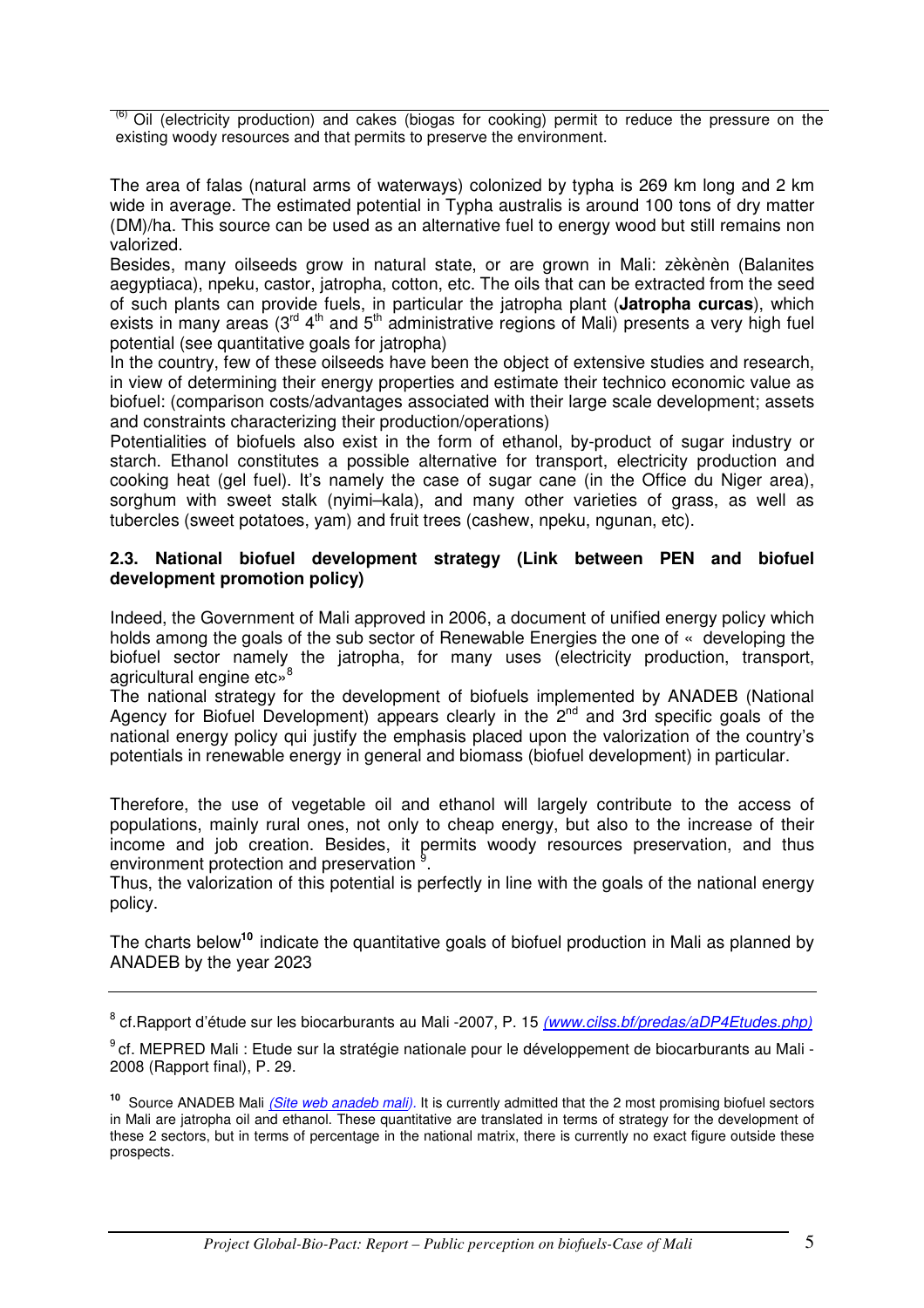### **Quantitative goals for jatropha**

Table1 : Jatropha oil production goals

| <b>Time</b>  | Production goals in percentage of imported volumes of<br>hydrocarbons | Jatropha quantities<br>(in litres)             |                                 |                       |  |
|--------------|-----------------------------------------------------------------------|------------------------------------------------|---------------------------------|-----------------------|--|
|              | Jatropha                                                              |                                                | Others"                         |                       |  |
| 2008 to 2013 | Replace 10% of diesel oil and<br>DDO by jatropha oil                  | the surveys                                    | To be specified after deepening |                       |  |
| 2014 to 2018 | Replace 15% of diesel oil and<br>DDO by jatropha oil                  | To be specified after deepening<br>the surveys |                                 | 56.000                |  |
| 2019 à 2023  | Replace 20% of diesel oil and<br>DDO by jatropha oil                  | the surveys                                    | To be specified after deepening |                       |  |
|              | Table2: Jatropha oil production goals                                 |                                                |                                 |                       |  |
| Time         | Seed production needs<br>(tons)                                       | Seed productivity<br>estimates                 |                                 | Areas to be sown (ha) |  |
|              |                                                                       | ka/arhre                                       | ha                              |                       |  |

|      |         | kg/arbre | ha    |        |
|------|---------|----------|-------|--------|
| 2013 | 224.000 | C        | 3,125 | 71 680 |
| 2018 | 336.000 | 10       | 6,25  | 53 760 |
| 2023 | 448.000 | 15       | 9,375 | 47 787 |

#### **Ethanol production goals**

#### **Table 3 : Quantitative in ethanol production**

| Time | <b>Cultivated areas</b><br>(hectares/year) | Quantities of alcohol 95°<br>produced (litres/year) | <b>Quantities of Ethanol (in</b><br>ton/year) |
|------|--------------------------------------------|-----------------------------------------------------|-----------------------------------------------|
| 2013 | 25 000                                     | 25 000 000                                          | 25 000                                        |
| 2018 | 25 000                                     | 25 000 000                                          | 25 000                                        |
| 2023 | 25 000                                     | 25 000 000                                          | 25 000                                        |

#### **2.4. Biofuels and other development sectors**

The use of biofuels is seen by decision makers as well as by actors of the sector, in developing countries in general, and in Mali in particular, as a means to improve the living conditions of the most vulnerable populations in rural areas.

For the case of Mali, as it was said above, the biofuel which brings much hope is the jatropha which has been well known for long by Malian populations (as shown by the results of the sample selected on the knowledge of jatropha). This plant already announces itself as the green oil of Mali because of the expected results seen its many advantages in the domain of health, agriculture and environment.

The biofuel projects implemented in Mali, namely the case of the jatropha, have had great impacts (I*mprovement of the living conditions of rural populations through the collection and sale of jatropha seeds and also lighting, TV, the conservation of vaccine in health centres, the use by the farmers, of pressing residues as organic fertilizer in the fields, in the localities of Garalo, Keleya, Dialakoroba, Niosombougou, Ouelessebougou, Falan, etc.*) on these development sectors in rural areas.

**<sup>11</sup>**These are oilseeds other than jatropha (ex. sunflower, cashew, etc.)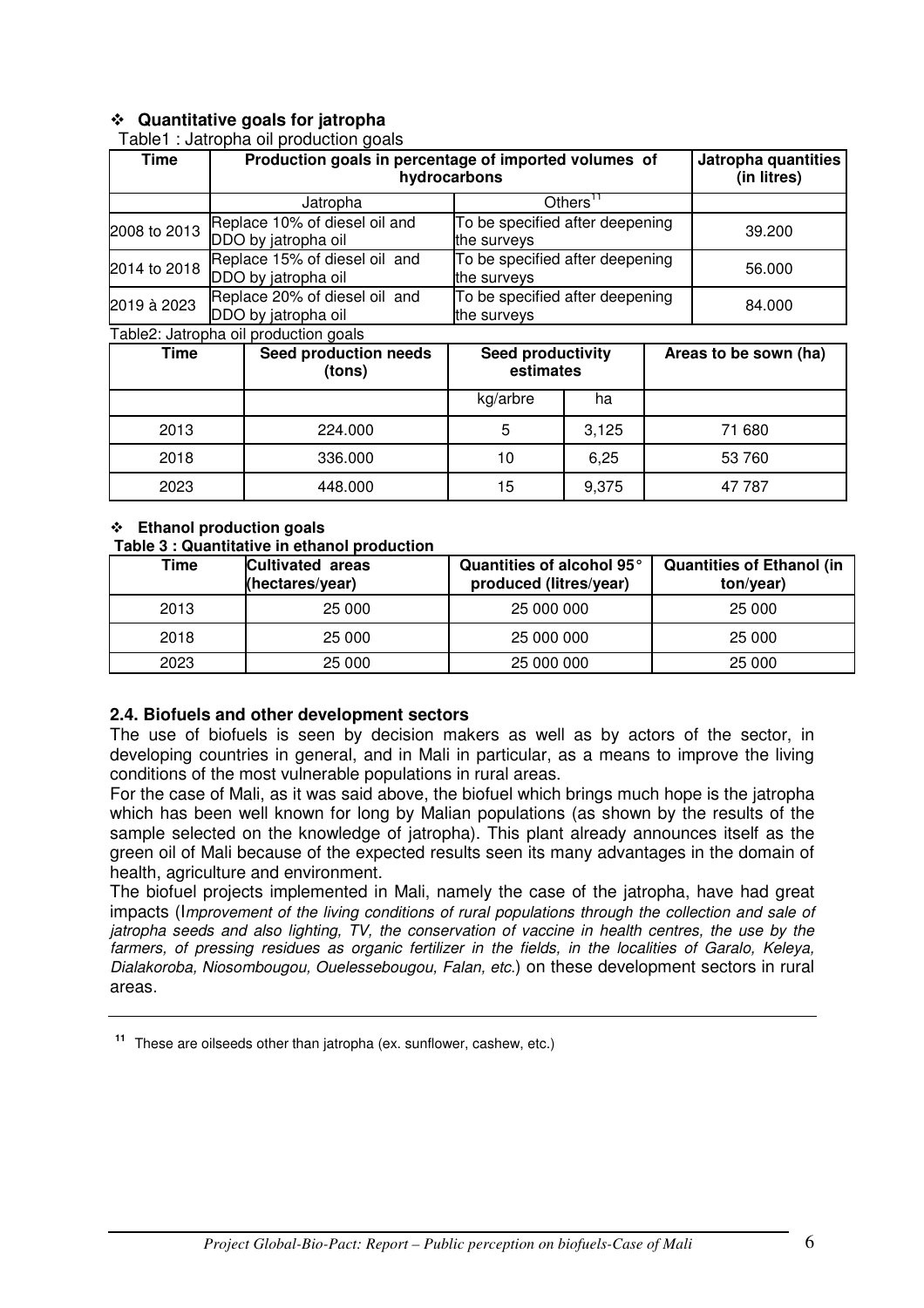This is shown among others by  $12$ :

- The commitment of farmers with a great potential of job creation;
- The improvement of energy supply in rural area (energy autonomy);
- The contribution to the fight against desertification (valorization of degraded lands and fight against erosion) ;
- The contribution to the alleviation of poverty (improvement of health and education, promotion of the know–how of local entrepreneurs and creation of income generating activities;
- Environment protection (reduction of greenhouse gases by diesel oil substitution).
- **<sup>12</sup>** cf. UEMOA 2006 : Document de vision et de stratégique régionale pour la valorisation énergétique de la biomasse pour un développement durable, P.24.(*www.globalproblems-globalsolutionsfiles.org/...files/.../RapportbioenergieUEMOA.pdf)*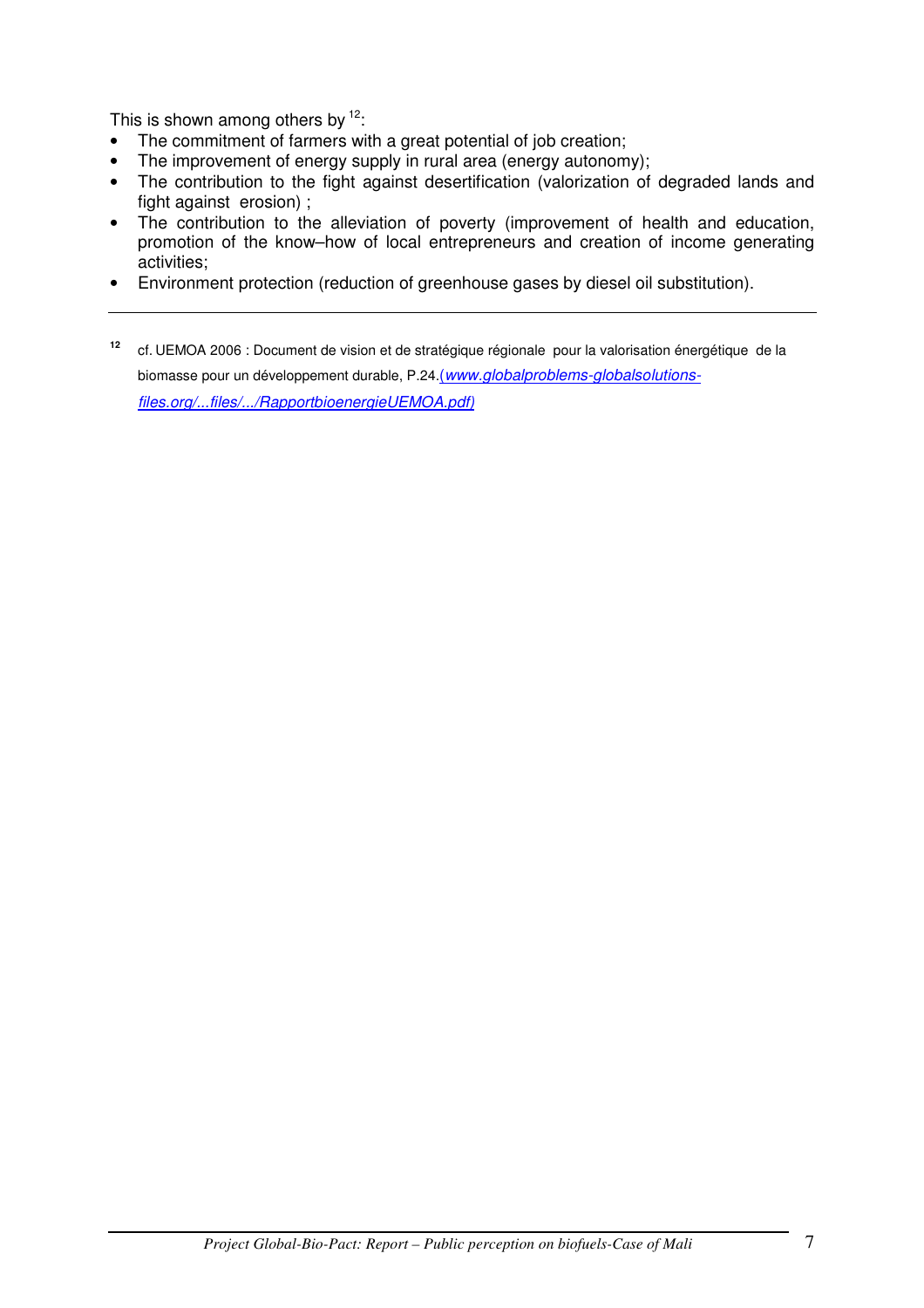# **II. MAPPING OF ACTORS**

### *1. Categories of actors or protagonists*

During the last 20 years, the ministry in charge of energy in Mali, took many actions, in collaboration with technical and financial partners, namely GTZ, UNDP, SEAF, CIRAD, UNIDO, etc. These partners contributed in the establishment of the technical economic feasibility and the environmental advantages of various forms of valorization of these energy crops, especially the jatropha<sup>13</sup>.

In the framework of applied research, we can essentially cite: the Rural Polytechnic Institute (IPR/IFRA), the Institute of Rural Economy (IER) and NOVARTIS.

In the framework of the planting and transformation of the jatropha for jatropha oil production, and of sugar cane for ethanol production, many NGO and national and international companies are taking part (see the complete list of actors and category of actors in Annex, with their domains of activity and response areas : source ANADEB

#### *2.* **Own analysis and additional contribution of other experts** *(Hamata Ag HANTAFAYE General Manager of ANADEB, Aboubacar SAMAKE ANADEB)*

Being considered as alternatives to fossil fuels, biofuels are a solution for the alleviation of the reverse effects of climate change. They have a lot of advantages and their development offers the best development prospects for the country.

Mali has an important potential in renewable energy in general and biofuels in particular, their development is considered by the Malian decision makers and public (be they expert or not) in general as something good because they are seen as the energy of the future.

The decision makers and other actors of the sectors must make biofuels an absolute priority by agreeing to invest and by multiplying biofuel projects all around the Malian territory. The development of biofuels like the promotion of the jatropha is a means to fight against poverty in rural areas and protect the environment. Its cultivation permits to create jobs, to improve the income with the collection and sale of the seeds by local producers.

The other aspect of the cultivation of the jatropha biofuel is that there is the possibility to produce it, transform it and use it locally as a fuel for electricity production, driving force production, to permit the mechanization of agriculture. The electricity produced is a catalyst of opportunities for the development of Small and Medium size Enterprises/industries in rural areas.

The development of biofuels allows Mali to ensure its energy independence like in many countries all around the world in general and in developing countries in particular. They (biofuels) permit to react to the problems caused by the rise of the costs of fossil fuels (gasoline/diesel oil).

In spite of the numerous advantages of the development of biofuels in Mali, there can be economic, social and economic risks as well as the risk of food insecurity.

# **Risk of food insecurity**

Some (the opponents of biofuels) criticize biofuels for competing with food production. This competition can manifest itself, either by the diversion of a food plant towards an energy use (groundnut, sunflower…) and/ or the affectation of production factors to energy use (case of jatropha or sugar cane for example).

**<sup>13</sup>** cf. Rapport d'étude sur les biocarburants au Mali -2007, P. 27 *(www.cilss.bf/predas/aDP4Etudes.php)*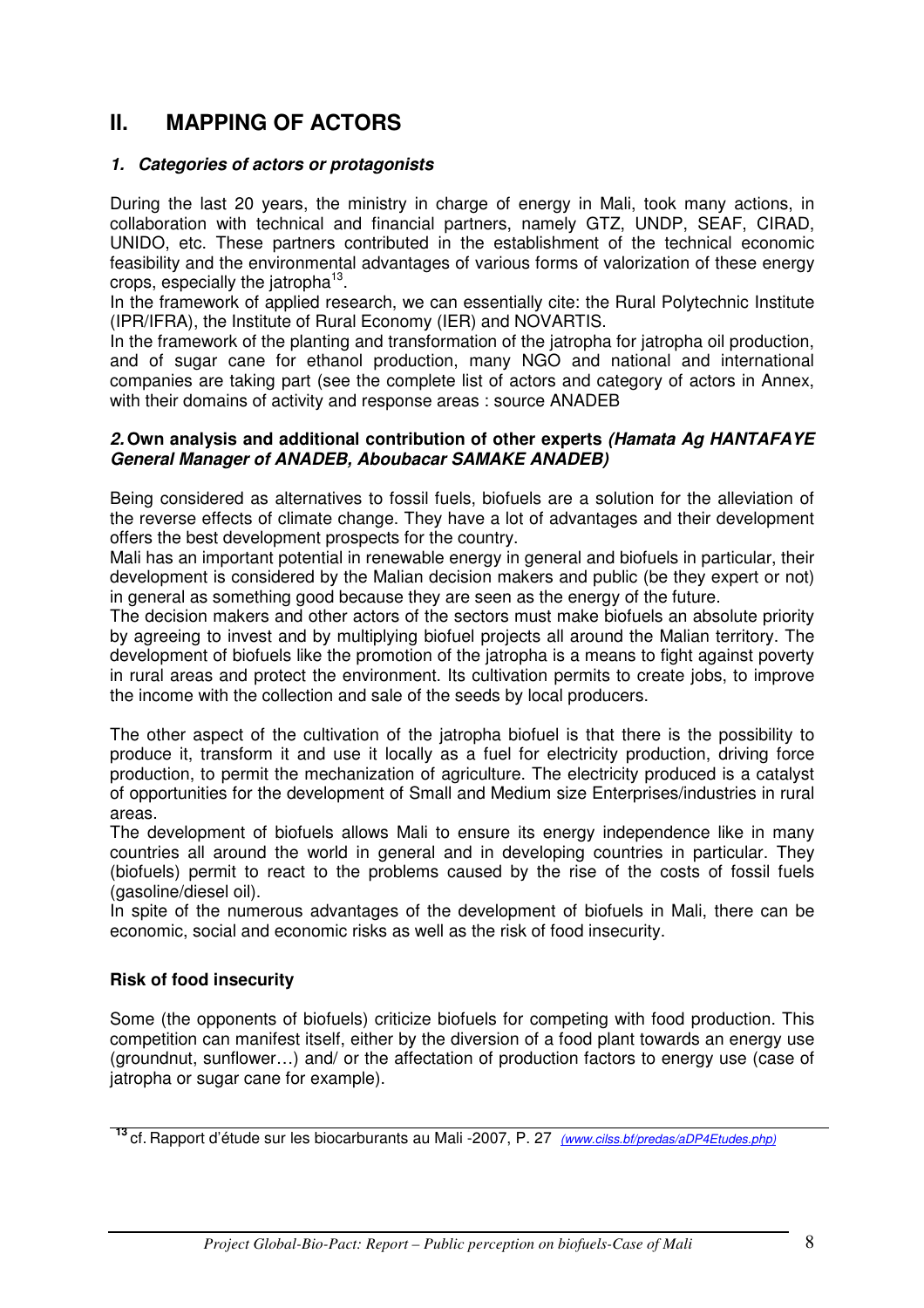Another analysis of experts **<sup>14</sup>** also showed that contrarily to the common idea, the other oilseeds (food) have the advantage of permitting local farmers to look for better market opportunities by targeting according to their own choice, either the food market or the energy market depending on the relative prices on the two markets, if the energy market is flexible enough to adapt to changes in supply (case of electricity production)

Contrarily to non food oilseeds like the jatropha, this kind of plants permits to overcome risks (changes in prices, short ROI (return on investment) time, specialization and dependence…) and has the great advantage of valorizing their cake for animal food. However, the problem of competition in terms of the use of soils between energy plants and food plants, which will have to be produced in great quantities, remains**<sup>15</sup>** .

### • **Risks and impacts associated with the mode of production of biofuels**

Many possible risks and impacts of the development of biofuels in the conditions of Mali depend on the scenario selected : (either the development of energy (short sector, local production of crude vegetable oil for driving force/rural electrification : case of the multifunctional platform) in rural area : jatropha and other oilseeds, that is, the substitution of vegetable oils to diesel oil for electricity production : jatropha and other oilseeds, that is, the use as fuel in transportation : substitution of ethanol to gasoline or of biodiesel to diesel oil). But some risks are transversal to these scenarios, these are for example the risks associated with the absence of an incentive legal framework or more generally the absence of an economic and institutional framework that is secured around productive processes brought about by the development of biofuels (access to credit, access to **i**ntrants**,** access to markets, access to information and to training…). The risks and impacts associated with the modes of production (on communal lands, farmer modes, agro industry) can be associated in this category. The modes of production will largely determine the impacts on land, whether in terms of deforestation or of competition on fertile agricultural lands or on pastoral resources**<sup>16</sup>** .

(14), (15) &(16) cf. Etude sur les opportunités de développement des biocarburants au Burkina Faso-Décembre 2008,P.138-139*(www.cirad.bf/fr/anx/bioenergie-kfw.php)*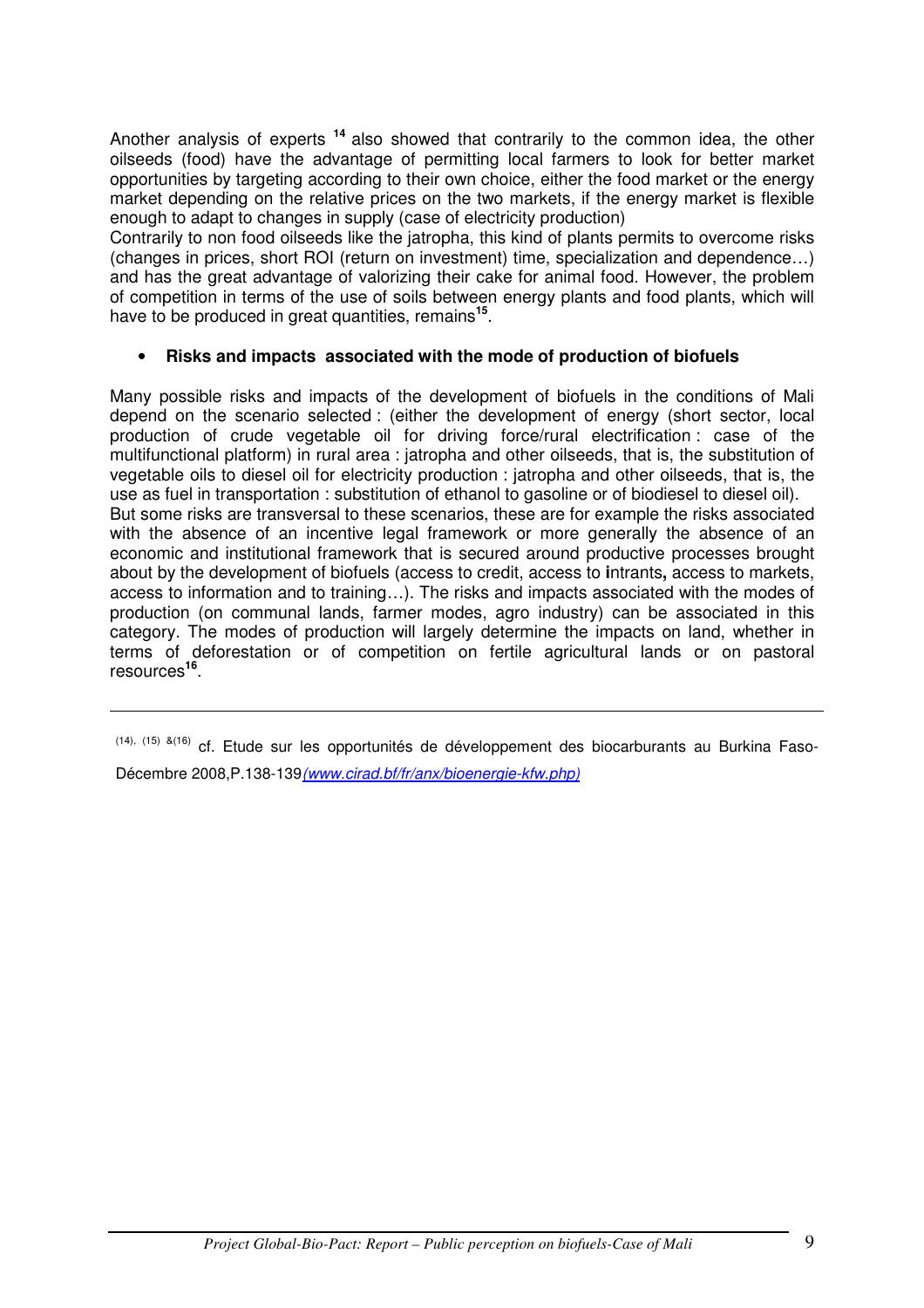# **III. EXTERNAL INFLUENCES AND CRISES**

The analysis of external influences and crises on public perception on biofuels leads us to consider the external influences and crises at two levels: comestible biofuels (drawn from sugary plants and starchy plants) and non edible biofuels (jatropha oil).

In the first case, their development has been and is still controversial all around the world. They are considered by many persons as cultures which compete with food production, as the General Director of FAO said: « The worldwide increase of biofuel production threatened the access of the poor populations of the third world to food stuff. This has already caused riots all around the world such as the ones which took place in Haiti, in the Philippines or in Egypt in 2008 (Salim Lamrani 2008)<sup>17</sup>. Still according to FAO in one of its reports presented in Brazil: "The production of biofuels is made at the cost of subsistence crops by drawing from water supply, and by diverting lands and capital, what pulls the increase in prices of foodstuffs and "will put in danger the access to foods for the most discriminated elements" **<sup>18</sup> .** 

Besides, the market of biofuels was associated by opponents to biofuel development (ex FAO and other institutions defending food security) with, at least in part, the sharp rise in prices of edible products, which led to the important food crisis that erupted in the world in  $2008<sup>(19)</sup>$ . However, the origin of this crisis is complex and seems to be associated with many factors (Nellemann, 2009). Among them, we can cite **<sup>20</sup>***1) the post war green revolution which influenced the agricultural production modes 2) the world demographic explosion, 3) the slowing down of the economic growth and the macro economic imbalance, 4) the*  increase of oil and fertilizer price, 5) the reduction of stocks and the growing demand of *developed countries which saw a rise of their family incomes, 6) the reduction of research and development in agriculture, 7) financial speculation, 8) The disturbances of the offer caused by the climatic chances (Ajanovic, 2010 ; Paiment 2008 ; Werly, 2009).* The sharp rise in prices which resulted led around 130 million people under the poverty line in 2009 according to the World Bank (Headey, 2010).

For the case of Mali, this situation manifested itself throughout the country at many levels, namely the soaring of the price of food crops generally called staple commodities and the price of fossil fuels. This disastrous situation still has effects on the Malian population.

For the case of biofuels drawn from non edible resources like jatropha, they offer a lot of advantages and promising socio economic and environmental solutions. The jatropha doesn't compete with other food crops because its oil can't be consumed. However, It remains to confirm if the jatropha plant (in association with the food plants) does not have damage in the food cultures due to the fact that the interactions between associated cultures are badly known.

This graph indicates the number and the percentage of underfed individuals in the world between 1969-2009 (22)

<sup>&</sup>lt;sup>17 &18</sup> According to an article on biofuel and food crisis on April 22th 2008 by Salim Lamrani « Les émeutes de la faim en Haïti (the riots of hunger in Haiti) » (www.mondialisation.ca)

<sup>&</sup>lt;sup>19 & 20 & 22</sup> cf. Food crisis, sustainable development and biofuels : prospects for the future www.vertigo.revues.org/10734: la revue électronique en sciences de l'environnement, volume 11 Mai 2011

<sup>&</sup>lt;sup>21</sup>cf. Etude sur les opportunités de développement des biocarburants au Burkina Faso-Décembre 2008, P.138 *(www.cirad.bf/fr/anx/bioenergie-kfw.php)*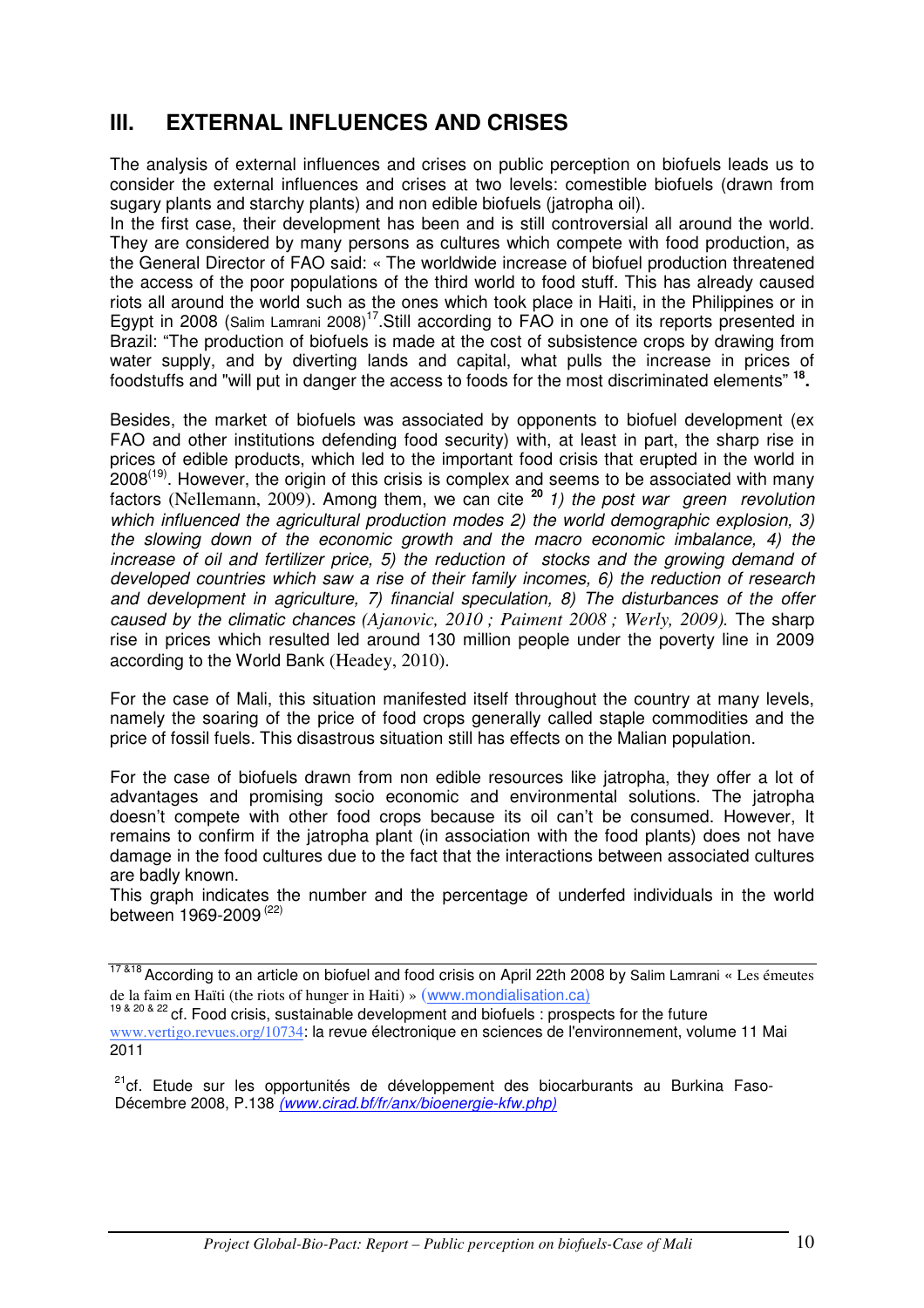

Source : adapted from Dubuis 2009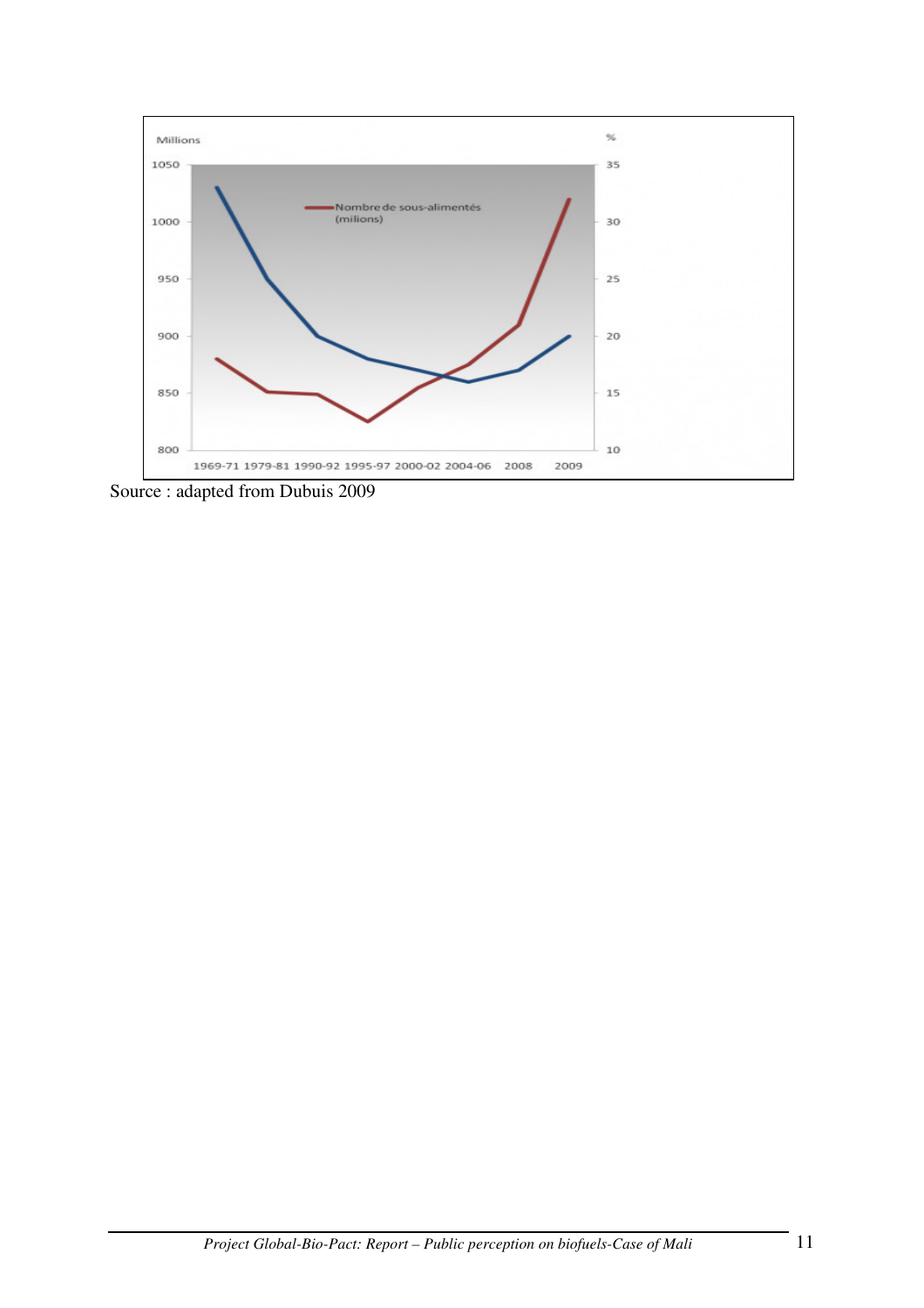# **IV. MEDIA'S ANALYSIS**

In Mali several media are interested in biofuels. In a lot of their publications or their broadcasts, a part is dedicated to the promotion of biofuels in the column " Economics \*Environment ". All the events for the promotion of biofuels are covered by the media to inform the populations about the importance of the development of biofuels. The main media of information in Mali are among others: the national television, the newspapers of the place, Journal du Mali.com etc.

This is how the National Agency for the development of Biofuels launched a vast Information campaign through State and private national channels, namely the Office of radios and Television of Mali (ORTM) and a private TV channel, Africable. Many privates such as Mali Folkecenter and Mali Biocarburant organize TV magazines and newsletters towards the actors who are members of the Network of reflection on the promotion of the biofuels in Mali. It would still be necessary to recognize that often the language of communication or the support constitute obstacles to the access to a wide Public.

### **1. Influence of media revealed by the answers to the questionnaire**

The media play a large part in the knowledge of biofuels on behalf of the public at every level (age, social standing, academic level and profession). These charts and graphs below indicate the trends of the public perception according to the sample chosen in Bamako (24\* persons) and Garalo (6 \*\* persons).

|                | Public perception by age/sources of information |        |     |        |      |           |  |  |  |
|----------------|-------------------------------------------------|--------|-----|--------|------|-----------|--|--|--|
|                | Size/Age group/Sex                              |        |     | Newspa |      |           |  |  |  |
| Age group      |                                                 |        | TV  | radio  | pers | Workplace |  |  |  |
|                | Male                                            | Female | %   | %      | $\%$ | %         |  |  |  |
| Less than30    |                                                 |        | 100 |        |      |           |  |  |  |
| Between 31-45  |                                                 | 6      | 88  | 6      |      |           |  |  |  |
| Between 46 -64 |                                                 |        | 100 |        |      |           |  |  |  |
| More than 65   |                                                 |        |     |        | 100  |           |  |  |  |

**Chart 4.1**: Perception of the sample chosen by age group /sources of information

We see according to figure 1 below, for the selected sample, that:

- $\triangleleft$  All the age groups get informed through TV;
- $\cdot \cdot$  The age group of less than 30 gets informed only through TV;
- $\cdot \cdot$  The group between 31-45 gets informed TV; through Radio, on their workplace.
- $\cdot$  The group of more than 65 gets mainly informed though newspapers.

**\*** The 24 persons were chosen in Bamako at random based on our social network of profile / profession / different age (State employee / Student). We were able to do this work by using their email addresses for the sending. This survey was realized between May 09th and 31st, 2011 in these two places (District of Bamako and the village of Garalo).

**\*\*** The 6 persons were chosen in Garalo (village situated at approximately 217 km from Bamako in the South of Mali, in the region of Sikasso) on May 14th, 2011 during a public consultation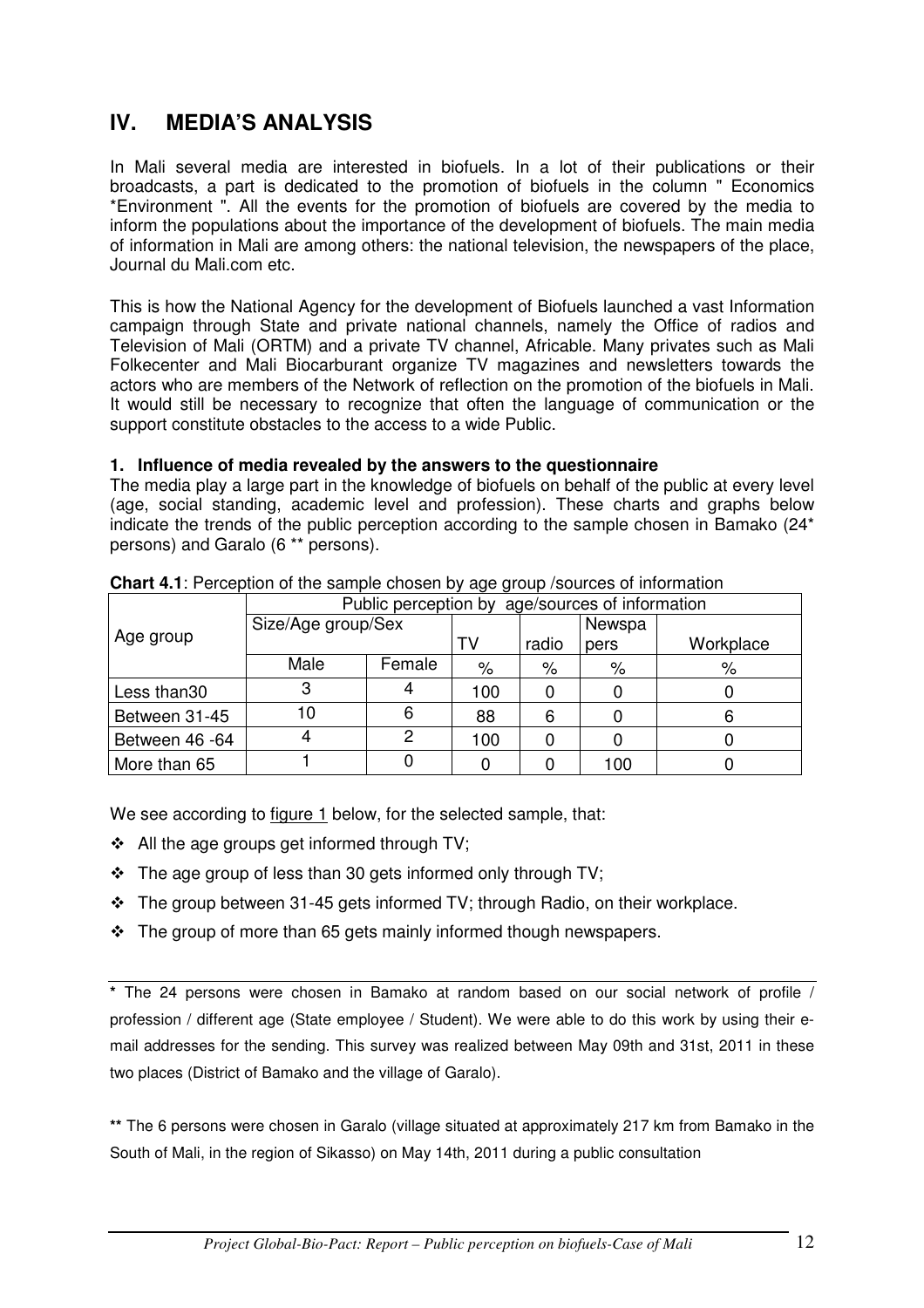

**Fig.1**: Public Perception by age/sources of information

| <b>Chart 4.2</b> : Perception of the selected sample by occupation/sources of information |                                            |                |                |                |  |  |  |  |
|-------------------------------------------------------------------------------------------|--------------------------------------------|----------------|----------------|----------------|--|--|--|--|
|                                                                                           | Public perception by occupation/sources of |                |                |                |  |  |  |  |
|                                                                                           | information                                |                |                |                |  |  |  |  |
|                                                                                           | TV                                         | radio          | Newspapers     | Workplace      |  |  |  |  |
| Occupation                                                                                | $\%$                                       | $\%$           | $\%$           | $\%$           |  |  |  |  |
| Engineer in agriculture and rural engineering                                             | 100                                        | $\Omega$       | $\Omega$       | 0              |  |  |  |  |
| Consultant<br>sustainable<br>in<br>and<br>environment                                     |                                            |                |                |                |  |  |  |  |
| development                                                                               | 100                                        | $\mathbf 0$    | $\overline{0}$ | 0              |  |  |  |  |
| Town and country planner                                                                  | 100                                        | $\mathbf{0}$   | $\mathbf 0$    | $\overline{0}$ |  |  |  |  |
| Teacher                                                                                   | 75                                         | $\mathbf 0$    | $\mathbf 0$    | 25             |  |  |  |  |
| Accountant                                                                                | 100                                        | $\mathbf{0}$   | $\overline{0}$ | 0              |  |  |  |  |
| Administrator                                                                             | 75                                         | 25             | $\mathbf 0$    | 0              |  |  |  |  |
| Farmer                                                                                    | 67                                         | $\mathbf 0$    | 33             | 0              |  |  |  |  |
| Information officer/archivist                                                             | 100                                        | $\mathbf{0}$   | $\mathbf 0$    | 0              |  |  |  |  |
| Administrator                                                                             | 100                                        | $\mathbf 0$    | $\overline{0}$ | 0              |  |  |  |  |
| Mining engineer                                                                           | 100                                        | $\mathbf 0$    | $\overline{0}$ | 0              |  |  |  |  |
| <b>Student</b>                                                                            | 100                                        | $\mathbf{0}$   | $\mathbf 0$    | $\overline{0}$ |  |  |  |  |
| Specialist in local development                                                           | 100                                        | $\overline{0}$ | $\overline{0}$ | 0              |  |  |  |  |
| Sociologist                                                                               | 100                                        | $\mathbf 0$    | $\mathbf 0$    | 0              |  |  |  |  |
| Engineer in electricity                                                                   | 100                                        | $\mathbf{0}$   | $\mathbf 0$    | 0              |  |  |  |  |
| Pharmacist                                                                                | 100                                        | $\mathbf 0$    | $\mathbf 0$    | 0              |  |  |  |  |
| Socio economist                                                                           | 100                                        | $\mathbf 0$    | $\overline{0}$ | 0              |  |  |  |  |
| Forestry expert                                                                           | 100                                        | $\mathbf 0$    | $\overline{0}$ | $\mathbf 0$    |  |  |  |  |
| Engineer in cattle breeding                                                               | 100                                        | $\overline{0}$ | $\mathbf 0$    | 0              |  |  |  |  |

**Chart 4.2**: Perception of the selected sample by occupation/sources of information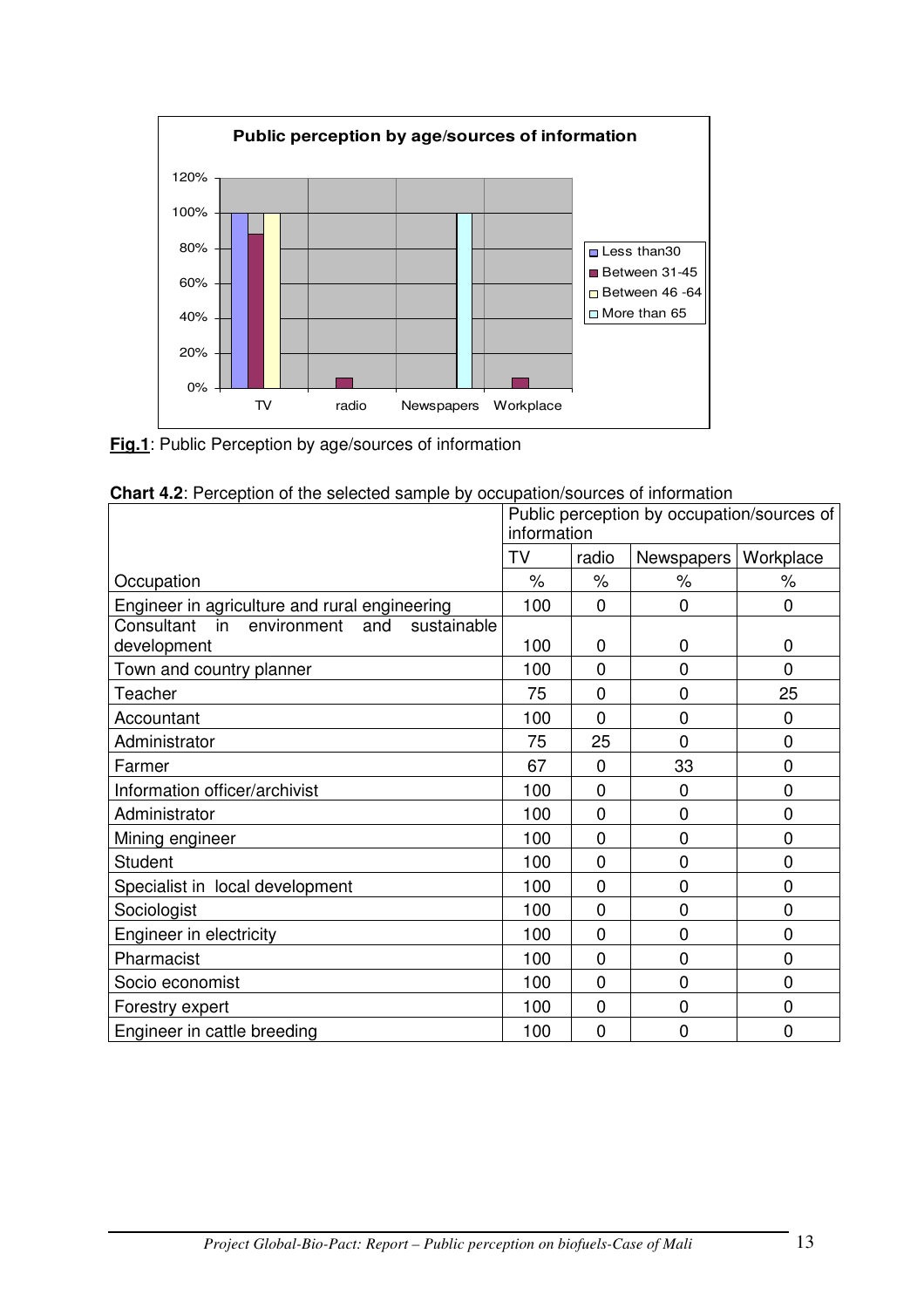



According to this graph, all the investigated persons chosen according to their occupation get informed on biofuels for the greater part through the television (TV) and few people from the other sources of information such as radio, the newspapers, and workplace and during big events.

It shows how much televisions (national and foreign) play a large part in the knowledge of biofuels on behalf of the public (especially not expert).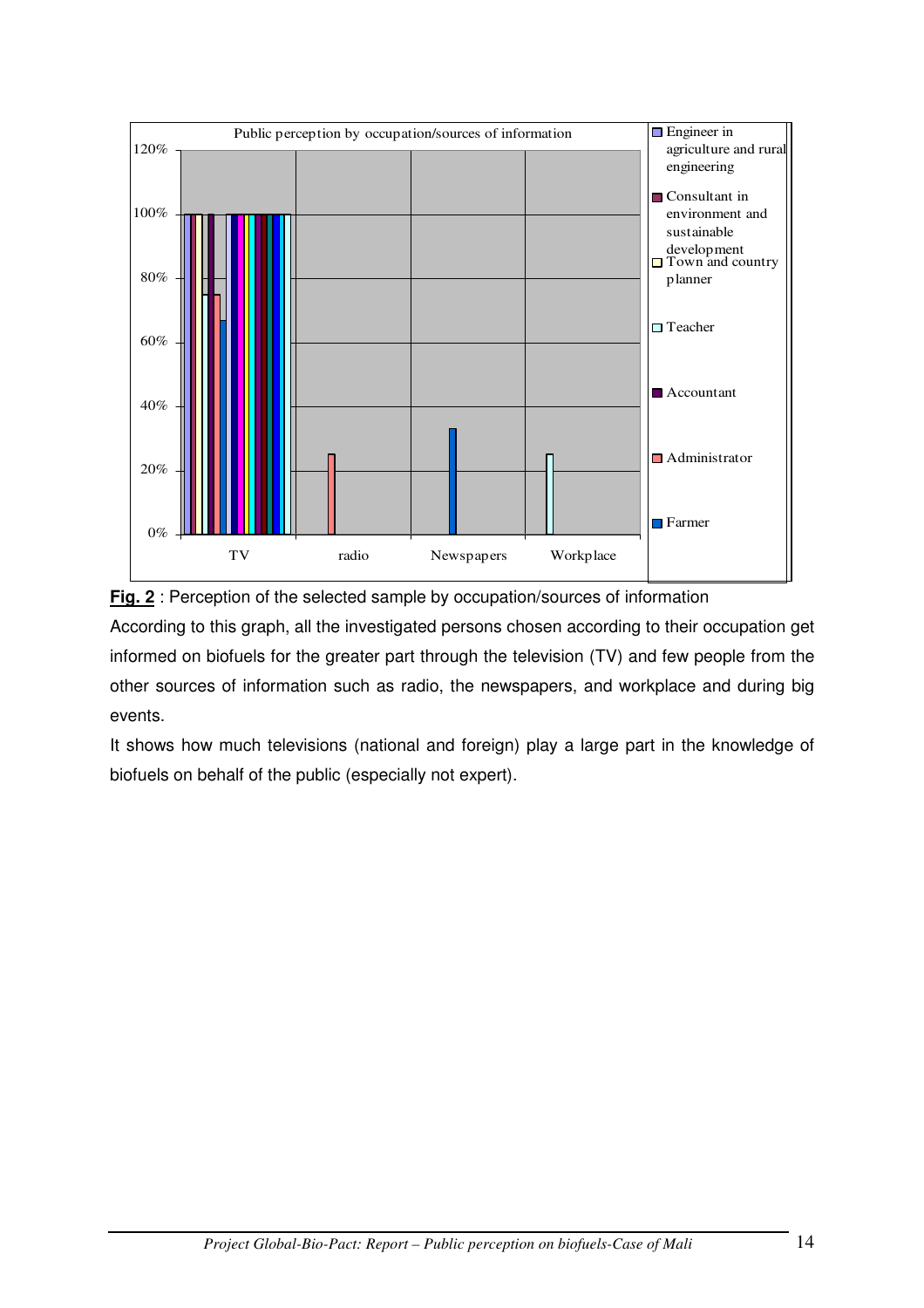# **V. CULTURAL PARAMETERS**

In Mali, the majority of the population, whatever their social standing and their rank, support the development of the jatropha biofuel (which is the most known in the country) according to a socio historic point of view. Historically, the production of the plant Jatropha " Bagani in Bamanan language introduced by the colonists at the level of the service(office) of Niger since the 1932s for energy purposes, was very quickly forbidden by Dakar which was the capital of French West Africa (AOF) currently western Africa, so that it should not compete with fossil fuels. This is how this dimension was erased from the popular consciousness

The populations, knowing well the plant, began to use it for its virtues of soap, medicinal, and others. The jatropha was used by the women in rural areas for the manufacturing of the soap, the treatment of some skin diseases and dislocations.

It is only the works of the German cooperative Hebnning Reihart (for the sake of ex GTZ, current GIZ) who relaunched the energy dimension of the jatropha plant in Mali:

These charts and graphs indicate the level of knowledge of the plant (Jatropha) and the biofuels projects (in particular jatropha) implemented (that is locally or in the country) for the chosen sample (survey realized between May 09th and 31st, 2011). Indeed for this case the choice was made from their age group.

|               | -                                  |        |      |                |  |  |  |
|---------------|------------------------------------|--------|------|----------------|--|--|--|
|               | Knowledge of Jatropha by age group |        |      |                |  |  |  |
| Age group     | Size/Age group/sex                 |        | no   | yes            |  |  |  |
|               | Male                               | Female | $\%$ | $\%$           |  |  |  |
| Less than 30  |                                    |        | 25   |                |  |  |  |
| Between 31-45 |                                    |        |      | 100            |  |  |  |
| Between46 -64 |                                    |        |      | 100            |  |  |  |
| More than 65  |                                    |        |      | 0 <sup>0</sup> |  |  |  |

**Chart 5.1**: Level of knowledge of the selected jatropha sample by age group

We notice for our sample that:

Fig 3

- All the age groups know the jatropha plant in Mali:
- Only a few young people aged less than 30 don't know the jatropha plant.
- The age group of more than 65 couldn't be represented for lack of sample that correspond to it

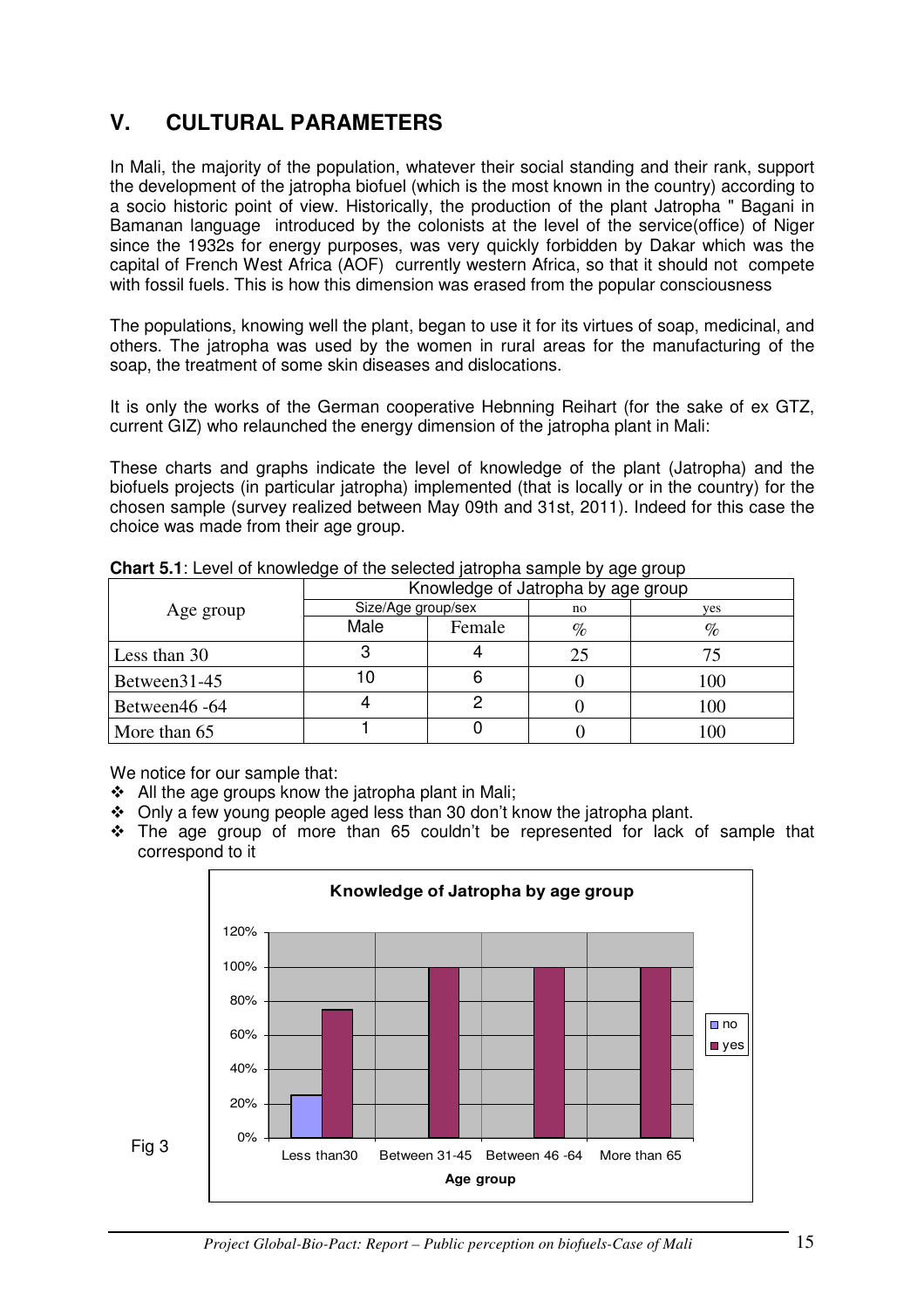| $mg - g - g - g$ | Zone of knowledge                        |        |      |                        |  |  |  |  |
|------------------|------------------------------------------|--------|------|------------------------|--|--|--|--|
| Age group        | Size/Age group/sex<br>Size/Age group/sex |        |      | Locally In the country |  |  |  |  |
|                  | Male                                     | Female | $\%$ | $\%$                   |  |  |  |  |
| Less than 30     | З                                        |        | 12,5 | 87,5                   |  |  |  |  |
| Between 31-45    | 10                                       |        | 40   | 60                     |  |  |  |  |
| Between46 -64    |                                          |        | 80   | 20                     |  |  |  |  |
| More than 65     |                                          |        |      | 100                    |  |  |  |  |

**Chart 5.2**: Zone of knowledge of the selected sample of biofuel projects (like jatropha) in Mali by age group.



**Fig.4:** Zone of knowledge of the selected sample of biofuel projects (like jatropha) in Mali by age group.

For the selected sample:

- Less than 20% of those aged less than 30 know biofuel projects implemented locally against 80% in the country.
- 40% of the age group (31-45) know biofuel projects implemented locally against 60% in the country.
- 20% of the age group (46-64) know biofuel projects implemented locally against 80% in the country.
- 100% of the age group aged more than 65 know biofuel projects implemented in the country.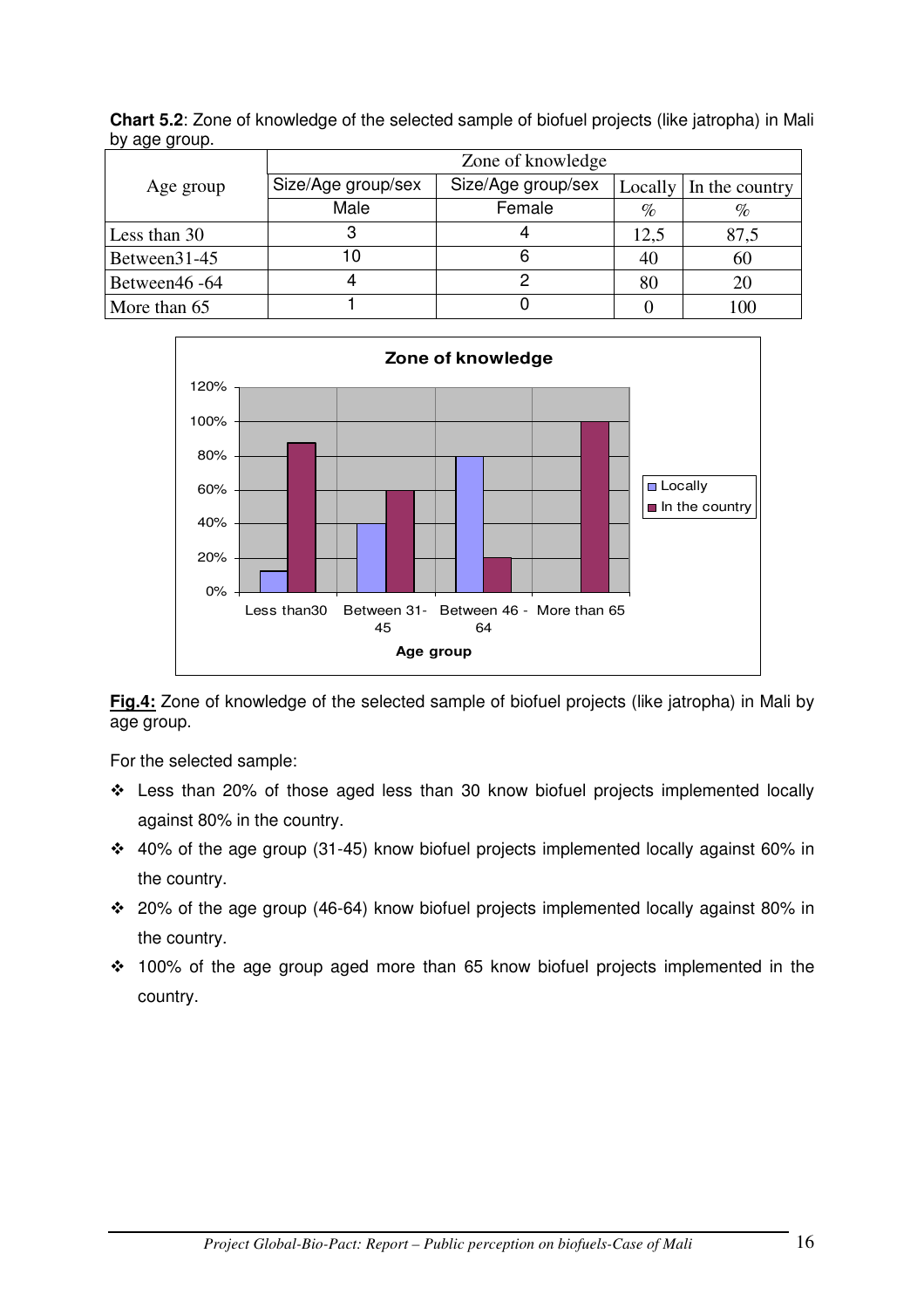|                    |  | <b>Chart 5.3:</b> Zone of knowledge of the selected sample of biofuel projects (like Jatropha) in |  |  |  |  |  |
|--------------------|--|---------------------------------------------------------------------------------------------------|--|--|--|--|--|
| Mali by occupation |  |                                                                                                   |  |  |  |  |  |

|                                                       | Zone of knowledge |                |  |
|-------------------------------------------------------|-------------------|----------------|--|
|                                                       | Locally           | In the country |  |
| Occupation                                            | $\%$              | $\%$           |  |
| Engineer in agriculture and rural engineering         |                   |                |  |
| Consultant in environment and sustainable development | 100               | $\overline{0}$ |  |
| Town and country planner                              | 100               | $\overline{0}$ |  |
| Teacher                                               | 67                | 33             |  |
| Accountant                                            | $\overline{0}$    | 100            |  |
| Administrator                                         | $\overline{0}$    | 100            |  |
| Farmer                                                | 33                | 67             |  |
| Information officer/archivist                         | $\overline{0}$    | 100            |  |
| Administrator                                         | 100               | $\theta$       |  |
| Mining engineer                                       | $\overline{0}$    | 100            |  |
| Student                                               | $\overline{0}$    | 100            |  |
| Specialist in local development                       | 100               | $\overline{0}$ |  |
| Sociologist                                           | $\overline{0}$    | 100            |  |
| Engineer in electricity                               | $\overline{0}$    | 100            |  |
| Pharmacist                                            | $\theta$          | 100            |  |
| Socio economist                                       | 100               | $\theta$       |  |
| Forestry expert                                       | 100               | $\overline{0}$ |  |
| Engineer in cattle breeding                           | 100               | $\overline{0}$ |  |



**Fig.5** : Zone of knowledge of the selected sample of biofuel projects (like Jatropha) in Mali by occupation

All the occupations of the sample know the biofuel projects implemented either locally or in the country.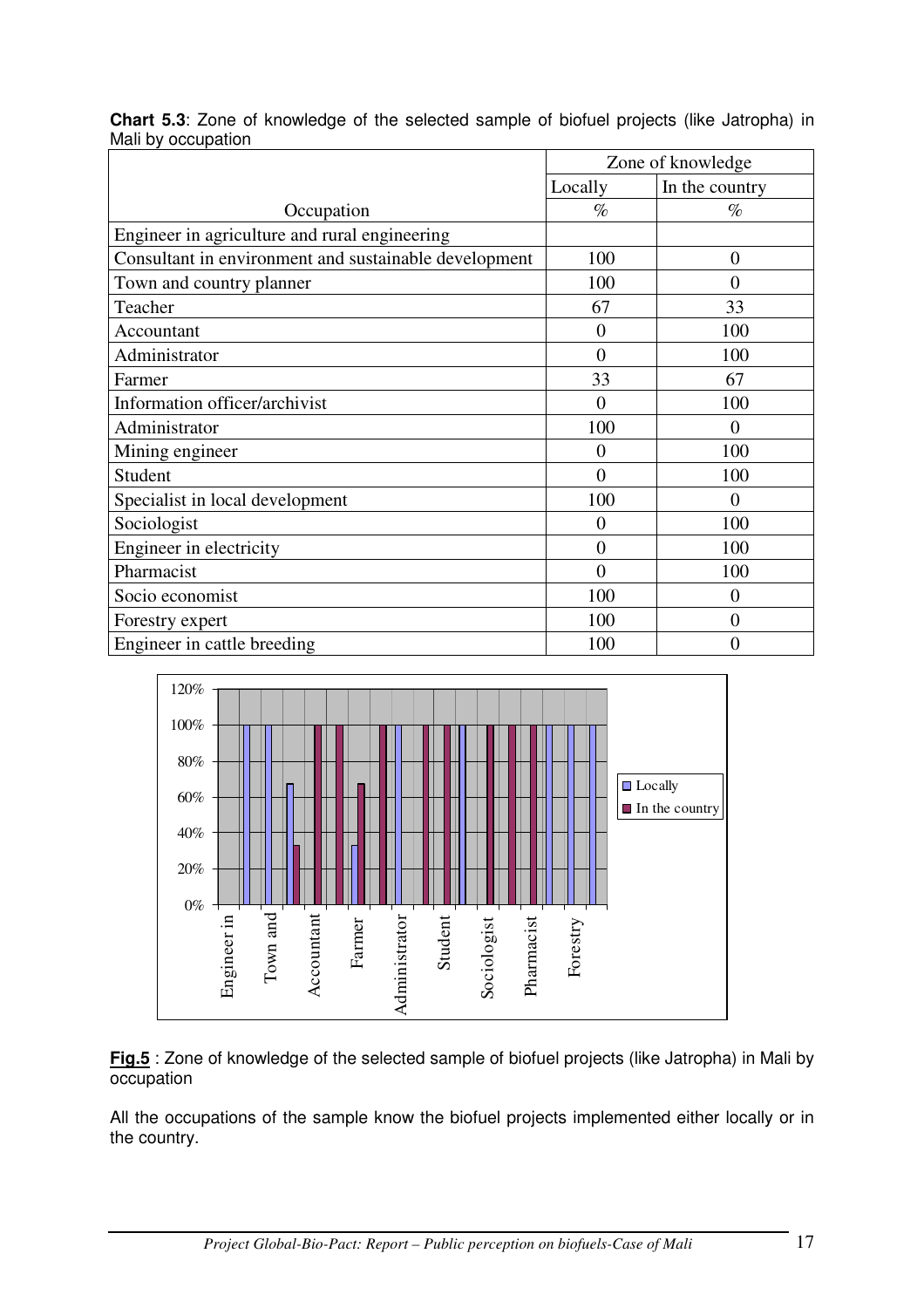# **VI. SYNTHESIS**

The targeted public thinks (for all the criteria of the choice of the sample) that the development of renewable energies in general and that of the biofuels is a good thing because of the uncountable advantages that they (biofuels) present for developing countries in general and Mali in particular. They can contribute to job creation, to the generation of income and the improvement of the living conditions of the rural populations through culture, electricity production, the production of driving force, etc. Another important aspect of the development of biofuels is the environmental protection against the reverse effects of climate change (reduction of greenhouse gas emissions effects which contribute to global warming).

Their large-scale development in Mali would not only allow to fight against the poverty of rural populations, but also to reach energy independence for the country from oil products. In spite of this support to the development of biofuels because of its uncountable advantages, some evoke worries about the success of the domain because of the difficulties encountered by some biofuel projects already implemented (in the country or locally). See the case of Garalo (Page 19)

#### **6.1 Public perception according to selected age groups on the development of biofuels in Mali**

For the majority of the persons surveyed on whether they are for or against biofuel development in Mali:

| <b>TWIP OF I</b> T DIDOPTION OF THE DUMPHO DOIDOLOGION TO DI QUALITOT DIDITION OF |                                                                           |   |                |     |  |
|-----------------------------------------------------------------------------------|---------------------------------------------------------------------------|---|----------------|-----|--|
|                                                                                   | For or against the development of biofuels, cultures energy valorization, |   |                |     |  |
| Age group                                                                         | Jatropha                                                                  |   |                |     |  |
|                                                                                   |                                                                           |   | N <sub>0</sub> | yes |  |
|                                                                                   | M                                                                         | F | $\%$           | %   |  |
| Less than 30                                                                      |                                                                           |   | 12             | 88  |  |
| Between31-45                                                                      | 10                                                                        |   |                | 94  |  |
| Between46 -64                                                                     |                                                                           |   |                | 100 |  |
| More than 65                                                                      |                                                                           |   |                | 100 |  |

**Table 6.1:** Perception of the sample selected on « For or against biofuels »

- The age groups of more than 45 are for (100%) the development of biofuels;

- 88% of the public aged less than 30 are for, and 12% are against the development of biofuels;



**Fig.6** : Perception of the sample selected on « For or Against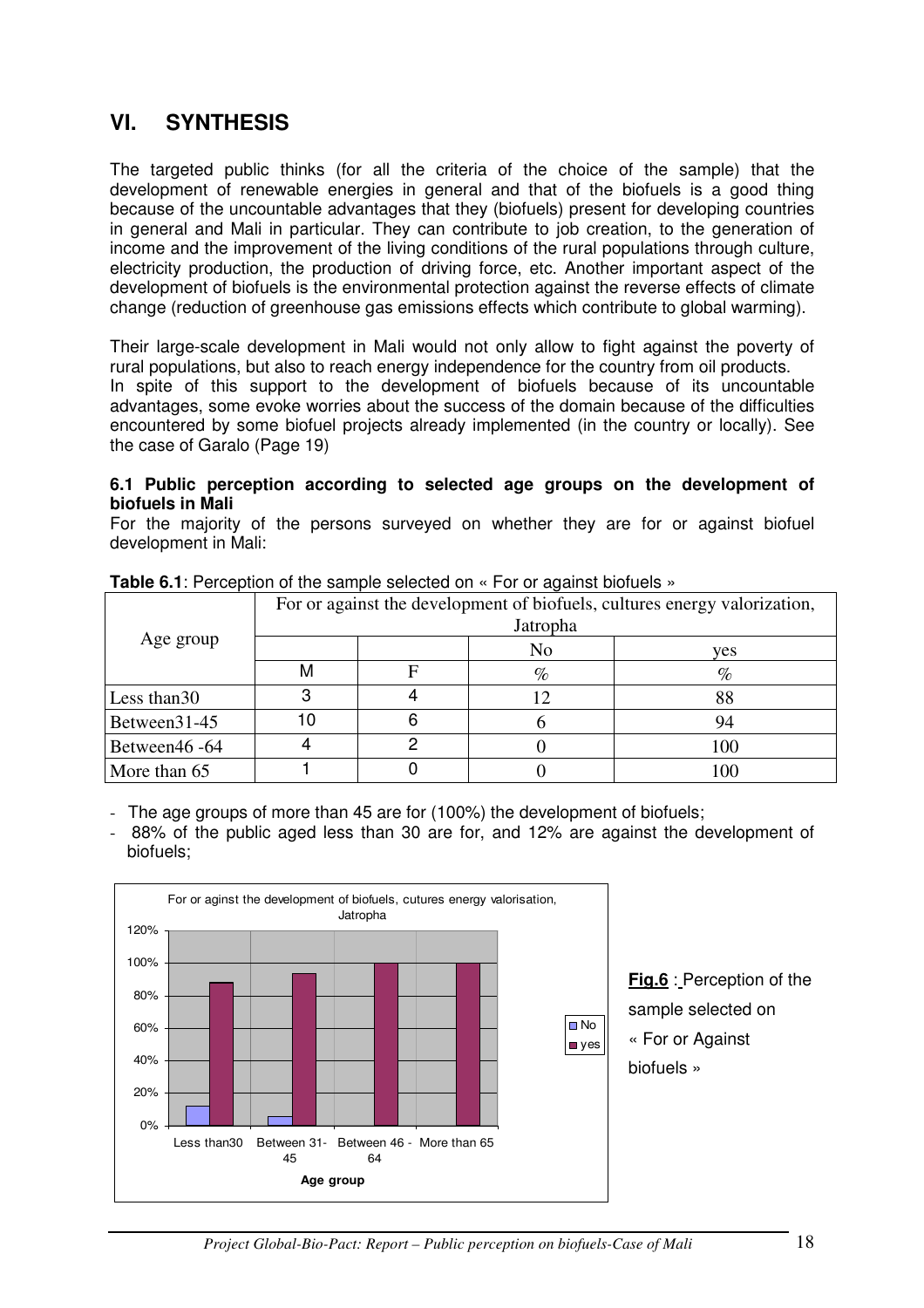- The age group 31-45 is for a proportion of 95% and 5% against the development of biofuels. The majority of the persons surveyed think that biofuels are a good thing for the country because of some of the many advantages they have, either socio economically or environmentally.

# **6.2. Public perception on the sustainability of the development of biofuels in Mali**

According to the figures below (either by age group or by occupation), the majority of the persons surveyed think that the development of biofuels for energy valorization or jatropha is sustainable. However, some think that it isn't sustainable, but in a very low proportion.

**Chart 6.2**: Perception of our sample by age group on the sustainability of the development of biofuels

|                | Perception on the sustainability of the development of biofuels, of<br>cultures for energy valorization, of Jatropha |    |                |          |
|----------------|----------------------------------------------------------------------------------------------------------------------|----|----------------|----------|
| Age group      | Size/age group                                                                                                       |    | N <sub>0</sub> | ves      |
|                |                                                                                                                      |    | $\%$           | %        |
| Less than 30   |                                                                                                                      |    |                |          |
| Between 31-45  | ۱۸                                                                                                                   | 6  |                |          |
| Between 46 -64 |                                                                                                                      | כי |                | 100      |
| More than 65   |                                                                                                                      |    |                | $\Omega$ |



**Fig.7** : Perception of our sample by age group on the sustainability of the development of **biofuels**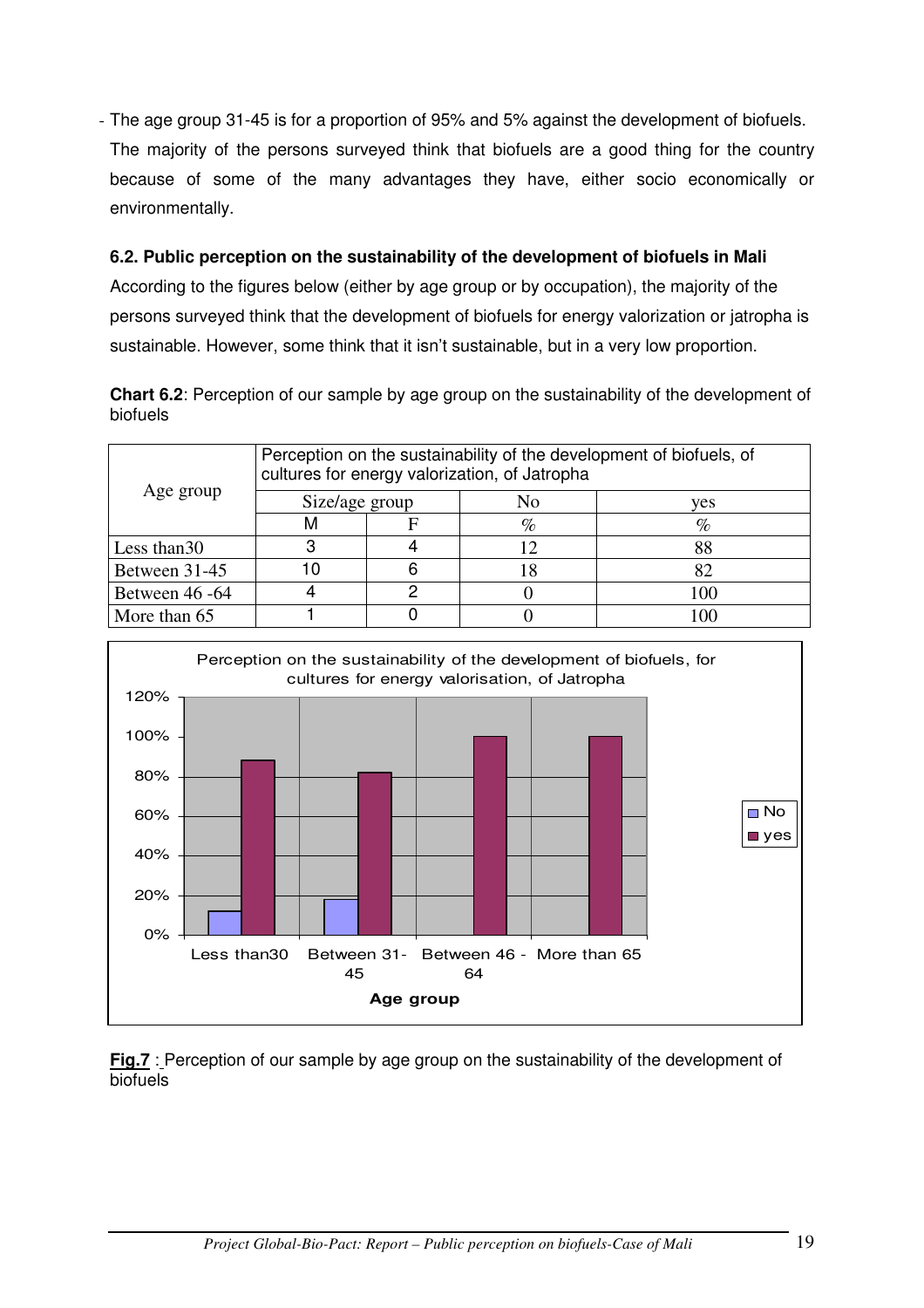|                                   | טו טוטוע                             | Perception on the development of biofuels, of cultures |  |
|-----------------------------------|--------------------------------------|--------------------------------------------------------|--|
|                                   | for energy valorization, of Jatropha |                                                        |  |
| Occupation                        |                                      |                                                        |  |
|                                   | N <sub>0</sub>                       | Yes                                                    |  |
|                                   | $\%$                                 | $\%$                                                   |  |
| Engineer in agriculture and rural |                                      |                                                        |  |
| engineering                       | $\theta$                             | 100                                                    |  |
| Consultant in environment and     |                                      |                                                        |  |
| sustainable development           | 100                                  | $\overline{0}$                                         |  |
| Country and town planner          | 0                                    | 100                                                    |  |
| Teacher                           | $\overline{0}$                       | 100                                                    |  |
| Accountant                        | $\theta$                             | 100                                                    |  |
| Administrator                     | 50                                   | 50                                                     |  |
| Farmer                            | $\overline{0}$                       | 100                                                    |  |
| Information officer/archivist     | $\overline{0}$                       | 100                                                    |  |
| Administrator                     | $\overline{0}$                       | 100                                                    |  |
| Mining engineer                   | $\overline{0}$                       | 100                                                    |  |
| Student                           | $\overline{0}$                       | 100                                                    |  |
| Specialist in local development   | $\overline{0}$                       | 100                                                    |  |
| Sociologist                       | $\overline{0}$                       | 100                                                    |  |
| Engineer in electricity           | $\overline{0}$                       | 100                                                    |  |
| Pharmacist                        | $\overline{0}$                       | 100                                                    |  |
| Socio-economist                   | $\overline{0}$                       | 100                                                    |  |
| Forestry expert                   | $\overline{0}$                       | 100                                                    |  |
| Engineer in cattle breeding       | 100                                  | $\overline{0}$                                         |  |

**Chart 6.3**: Perception of the sample by occupation on the sustainability of the development of biofuels



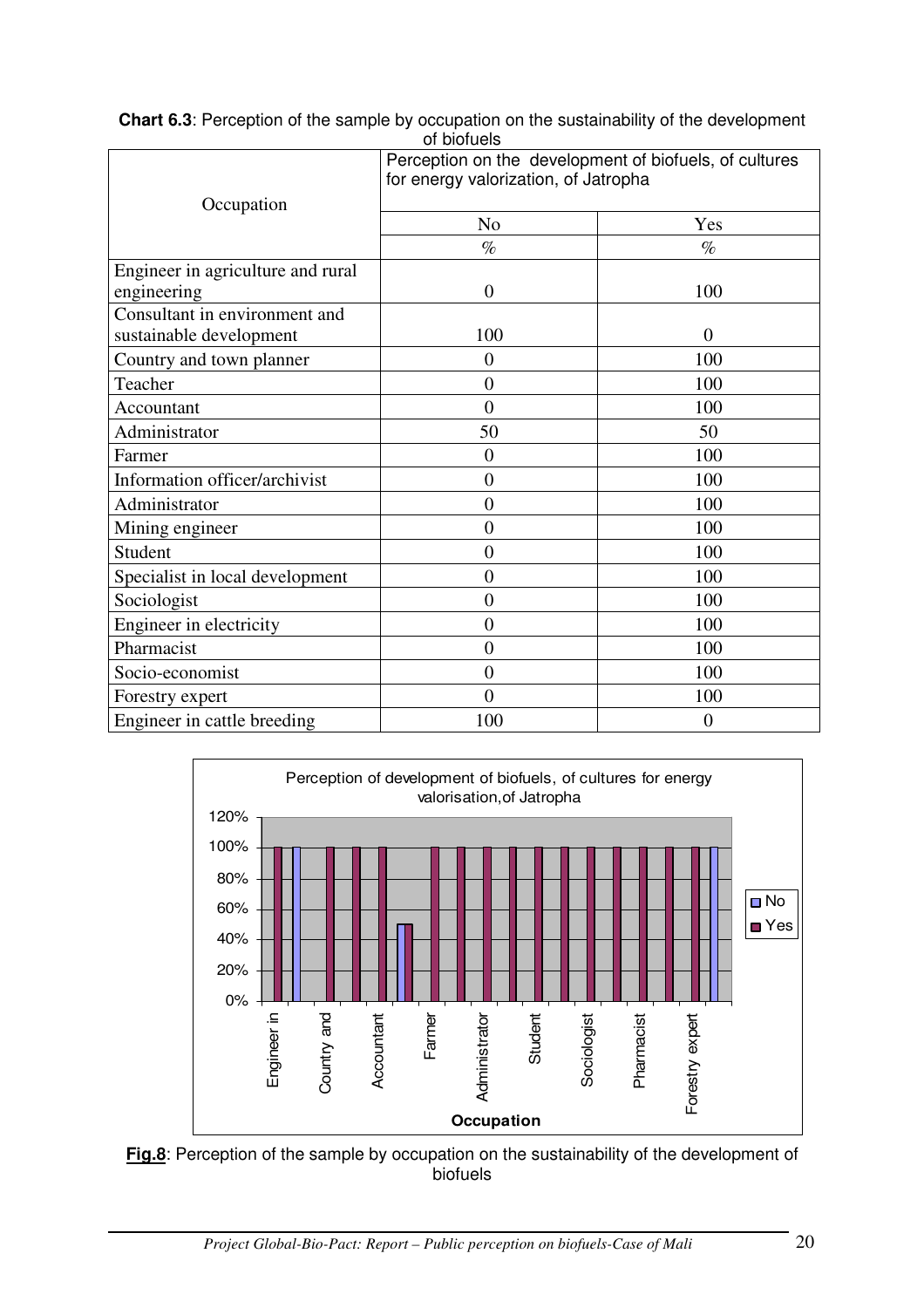### **6.3. Perception of the farming public in rural area: Case study**

For our case study in this milieu and seeing the answer collected during the public consultation with farmers in the village of Garalo, this category of the social layer appreciates much the development of biofuels, namely the jatropha. The jatropha plant had been well known by the populations of area long before the discovery of its energy value. With the project of jatropha based electrification in their locality, it permitted to boost the socio economic development of the area through the improvement of the living conditions of the populations in the domain of health, education, agriculture and also the generation of income through productive and commercial activities. In spite of the craze they showed for the cultivation of the jatropha in the area, farmers (producers or not) are asking themselves a lot of questions about its success at mid and long term, which are translated into the difficulties cited as follows: 1) the poverty of the lands fitted out for the cultivation of the jatropha, 2) the lack of fertilizer contribution to the plant, 3) the lack of maintenance of the plots of jatropha by the producers, 4) the more and more visible disinterestedness of the producers in the existing plantations, 5)the price of the kilogram of jatropha seeds which the producers consider low.

By analyzing the perception of these farmers on the development of biofuels in Mali, namely the jatropha, the following elements come out: i) the poverty of the lands sheltering the jatropha plants; ii) the price of the kilogram of jatropha seeds (considered trustworthy); and iii) the land problem. For the case of the competition of biofuels with subsistence crops, they remain convinced that the large scale development of biofuels intented for consumption (food) can compete with other subsistence crops, but this is different with the case of the jatropha because its oil is not edible.

### **6.4. Variables influencing public perception on biofuels in Mali**

The variables which influence public perception on biofuels can be the lack of possible interest of producers and consumers in the development of biofuels.

In Mali, agriculture is considered as the engine of development, which has the potential to favor economic growth and reduce poverty. In this logic, its production and profitability must be favored. Malian agricultural producers work in a difficult socio economic and environmental context. The poor soils and biotic constraints, the erratic rainfalls, but also the volatility of agricultural markets and the difficulties of access to credit for the producers, are as many challenges that Malian farmers must take up.

However, the opening of agricultural markets for biofuels (food oilseeds) has the advantage of allowing local farmers to look for the best market opportunities, by targeting their choice, either the food market, or the energy market according to the relative price on these two markets, if the targeted market is flexible enough to adapt to the variations of the supply, namely for the case of electricity production. For the case of non food biofuels, namely the jatropha, they permit not to depend on certain risks (price variation, short ROI time, specialization and dependence…). In addition to the opening of agricultural markets, the training, the information and the sensitization of populations remain a means to get to evolve the perception of the Malian public (urban or rural) on the development of biofuels in Mali.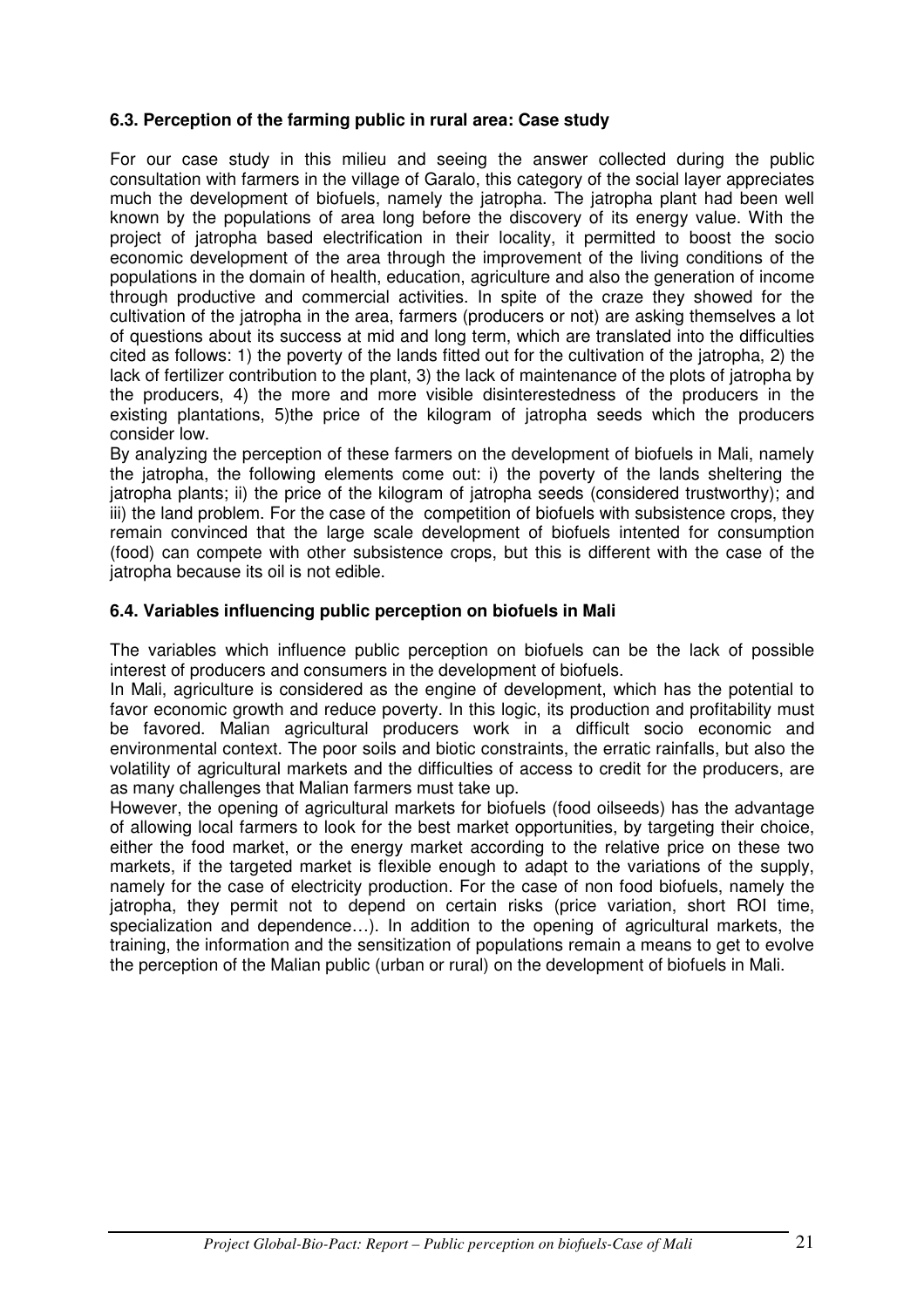# **DOCUMENTARY REVIEW**

- [Boubacar SAMAKE-2007] : Programme Régional de Promotion des Energies Domestiques et Alternatives au Sahel (PREDAS- CILSS) : Rapport d'étude sur les biocarburants au Mali *(www.cilss.bf/predas/aDP4Etudes.php), P.14, 15,27*
- [BLIN Joël (Coordinateur, Cirad/2IE) ; DABAT Marie-Hélène (Cirad) ; FAUGERE Garance (ICI) ; HANFF Elodie (Cirad/2IE) ; WEISMAN Nathalie (Cirad/2IE) - 2008] : Opportunités de développement des biocarburants au Burkina Faso *(www.cirad.bf/fr/anx/bioenergie-kfw.php);* P.138, 139
- [MEPRED Mali- 2008]: Mainstreaming Energy for Poverty Reduction and Economic Development] : Etude sur la stratégie nationale pour le développement des biocarburants au Mali, P. 18, 19,29
- [UEMOA 2006] : Document de vision et de stratégique régionale pour la valorisation énergétique de la biomasse pour un développement durable (*www.globalproblemsglobalsolutions-files.org/...files/.../RapportbioenergieUEMOA.pdf) p. 24*
- [Salim Lamrani, Mondialisation.ca 2008] : Biocarburant et Crise alimentaire « Les émeutes de la faim en Haïti » *www.mondialisation.ca* :
- [Erwan Cheneval**,** Ariane Adam-Poupart et Joseph Zayed]: La crise alimentaire, le développement durable et les biocarburants : perspectives d'avenir, [En ligne], Volume 11 Numéro 1 | mai 2011, mis en ligne le 09 mai 2011, *VertigO - la revue électronique en sciences de l'environnement http://www.vertigo.revues.org/10734*
- Site web ANADEB Mali (Agence Nationale pour le Développement des Biocarburants): Objectifs quantitatifs des biocarburants.
- Méthodologie et Guides pour l'évaluation de la perception du public sur les Biocarburants et les Bioproduits (Mars 2011) ;
- [Ajanovic, A, 2010], Biofuels versus food production: Does biofuels production increase foodprices?*Energy*: http://www.eeg.tuwien.ac.at/eeg.tuwien.ac.at\_pages/publications/pdf/ AJA\_PAP\_2010\_3.pdf,
- [Dubuis, É., 2009], « La faim, un fléau en progression rapide », *Le Temps*, 13 novembre, [En ligne] URL : http://www.letemps.ch/Page/Uuid/28ef2846-cfd3-11de-8c97 decdc1a21439|0, Consulté le 13 novembre 2009.
- [Paiement, G., 2008], De la sécurité alimentaire à la souveraineté alimentaire. *Possibles*, 32, 3-4, pp. 26-33.
- [Werly, R., 2009], Une nouvelle crise alimentaire à l'horizon. *Courrier international*, 976, pp. 44-45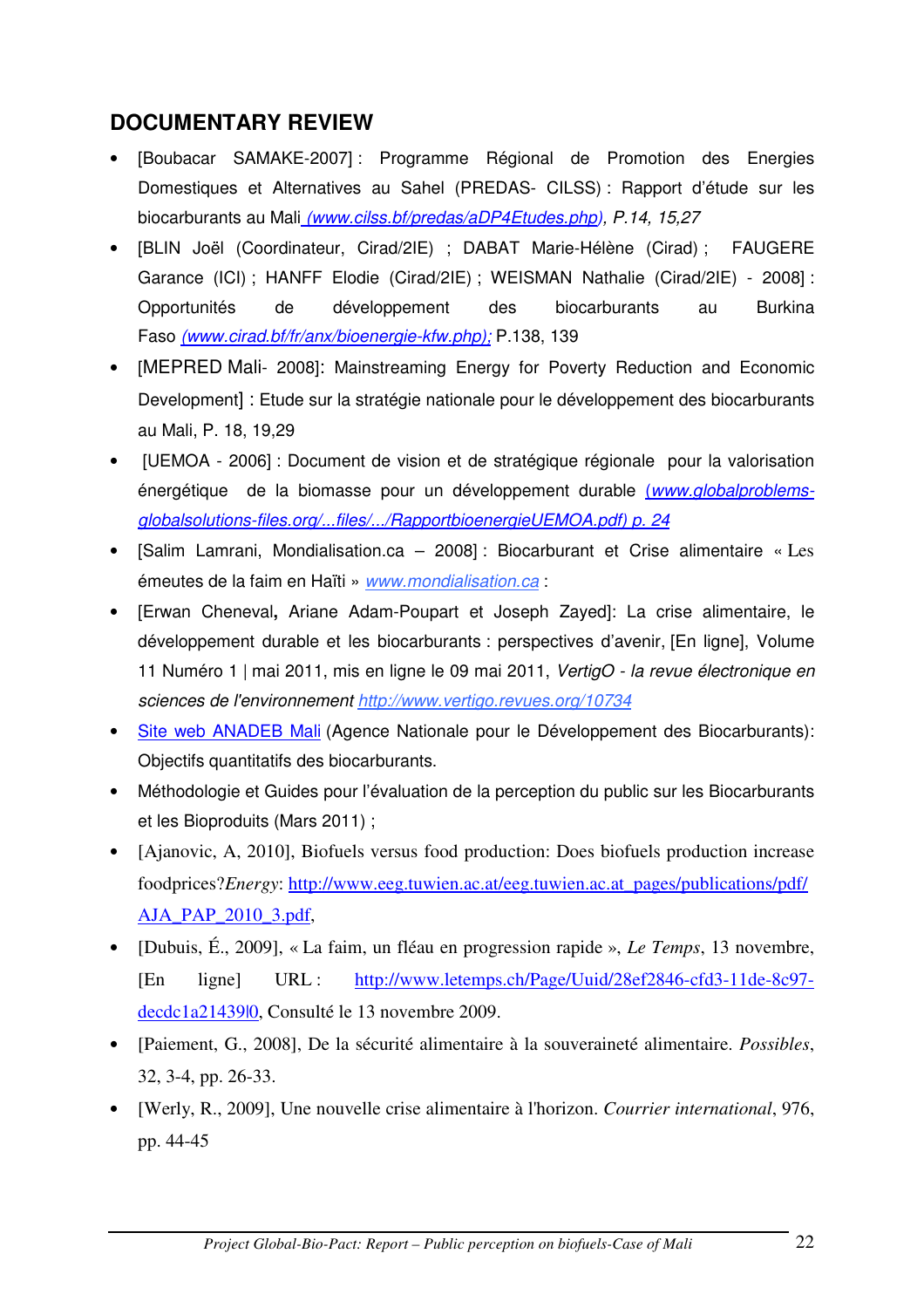- [Nellemann, C., M. MacDevette, T. Manders, B. Eickhout, B. Svihus, A.G. Prins, et B.P. Kaltenborn, 2009], *The environmental food crisis – The environment's role in averting future food crises. A UNEP rapid response assessment,* Arendal, United Nations Environment Program/GRID-Arendal, 104 p.
- Headey, D. 2010. Rethinking the global food crisis : The role of trade shocks. *Food Policy*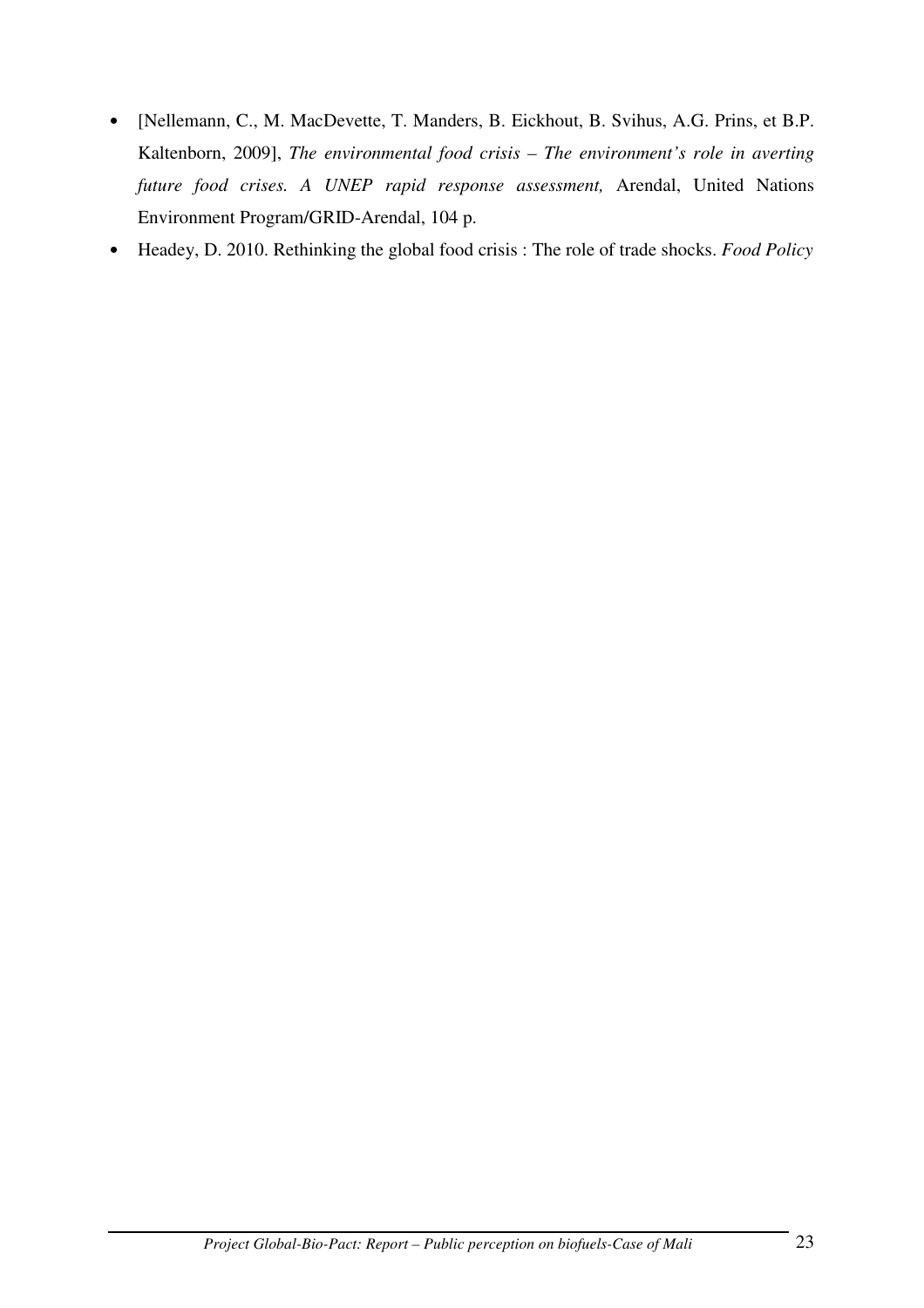### **ANNEXES :**

# **1. Categories of actors in the sector of biofuels in Mali**

|                                | ACTORS AND NGO WORKING IN THE JATROPHA SECTOR |                                                                                         |                                                              |  |  |
|--------------------------------|-----------------------------------------------|-----------------------------------------------------------------------------------------|--------------------------------------------------------------|--|--|
| N <sup>q</sup> Names of actors |                                               | Sectors of activity                                                                     | Areas of intervention                                        |  |  |
|                                | N <sup>q</sup> Names of actors                | Sectors of activity                                                                     | Areas of intervention                                        |  |  |
|                                | 1 Mali Biocarburant SA                        |                                                                                         | Production et transformation of KOULIKORO and KAYES regions  |  |  |
|                                |                                               | jatropha oil into biofuel.                                                              |                                                              |  |  |
|                                | 2 Malifolkecenter Nyetaa                      | jatropha seeds.                                                                         | Production and pressing of the SIKASSO and Koulikoro regions |  |  |
|                                | 3 AEDR (TERIYA BUGU)                          | Production and pressing of the SEGOU region                                             |                                                              |  |  |
|                                |                                               | jatropha seeds                                                                          |                                                              |  |  |
|                                | 4 Jatropha<br>Mali                            | Initiative Production and pressing of the KAYES region                                  |                                                              |  |  |
|                                | (JMI)                                         | jatropha seeds.                                                                         |                                                              |  |  |
| 5                              | Bagani SA                                     | Production of jatropha seeds.                                                           | SIKASSO and SEGOU regions.                                   |  |  |
| 6                              | <b>ONG AMEDD/GERES</b>                        | Production of jatropha seedsSIKASSO region                                              |                                                              |  |  |
|                                |                                               | and pressing of jatropha seeds                                                          |                                                              |  |  |
| 7                              | Association                                   | desJeunes Production of jatropha seeds.                                                 | <b>KOULIKORO</b> region                                      |  |  |
|                                | l'Appui<br>pour<br>au                         |                                                                                         |                                                              |  |  |
|                                | de<br>Développement                           |                                                                                         |                                                              |  |  |
|                                | Banamba (A.J.A.D.B.)<br>8 Association         | des Production of jatropha seeds                                                        | <b>KAYES</b> region                                          |  |  |
|                                | ressortissants des villages                   |                                                                                         |                                                              |  |  |
|                                | de Ségouna et Kamita                          |                                                                                         |                                                              |  |  |
|                                | (A.R.S.K.)                                    |                                                                                         |                                                              |  |  |
|                                | 9 Mali Bioénergie                             | Production of jatropha seeds                                                            | SEGOU region (Markala)                                       |  |  |
|                                | 10Sud Agro-industrie                          | Production of jatropha seeds                                                            | SIKASSO region                                               |  |  |
|                                | 11 Gaoussou FOFANA                            | Production of jatropha seeds                                                            | KOULIKORO region                                             |  |  |
|                                | 12 Association<br>pour                        | le Production of jatropha seeds                                                         | MOPTI region                                                 |  |  |
|                                | Développement<br>de<br>la                     |                                                                                         |                                                              |  |  |
|                                | Kendié<br>Commune<br>de                       |                                                                                         |                                                              |  |  |
|                                | (A.D.E.C.K.)                                  |                                                                                         |                                                              |  |  |
|                                | 13SOCIMEX                                     | Production of jatropha seeds                                                            | SIKASSO region                                               |  |  |
|                                | 14 Association BENKADI                        | Production of jatropha seeds                                                            | <b>KAYES</b> region                                          |  |  |
|                                | 15 Société                                    | Coopérative Production of jatropha seeds                                                | SIKASSO region                                               |  |  |
|                                | Multifonctionnelle                            |                                                                                         |                                                              |  |  |
|                                | Noupagagnon de Simona<br>(S.C.M.N.S)          |                                                                                         |                                                              |  |  |
|                                |                                               | 16 Crest Global Green Energy Production and transformation SEGOU region (Circle of San) |                                                              |  |  |
|                                | SA (C.C.G.E. SA)                              | of jatropha oil into biofuel.                                                           |                                                              |  |  |
|                                |                                               | 17 Petrotech-ffn Agro Mali S.A Production et transformation                             | ofSEGOU region                                               |  |  |
|                                | Biocarburant                                  | jatropha oil into biofuel.                                                              |                                                              |  |  |
|                                | 18 ONG ASADES-MALI                            | Production of jatropha seeds.                                                           | GAO region                                                   |  |  |
|                                | 19 NOOR BIO ENERGIE                           | Production of jatropha seeds.                                                           | SEGOU and KAYES regions                                      |  |  |
|                                | 20 ONG/AVAC                                   | Production of jatropha seeds.                                                           | SIKASSO and KOULIKORO regions                                |  |  |
|                                | 21 Union Locale                               | de Sociétés Production of jatropha seeds.                                               | KOULIKORO region                                             |  |  |
|                                | Coopératives des Producteurs                  |                                                                                         |                                                              |  |  |
|                                | de Pourghère de Koulikoro                     |                                                                                         |                                                              |  |  |
|                                | (ULSPP)                                       |                                                                                         |                                                              |  |  |
|                                | 22 Honore FOMBA                               | Production of jatropha seeds.                                                           | KOULIKORO region                                             |  |  |
|                                | Villageoise<br>23 Association<br>Koualé       | de Production of jatropha seeds.                                                        | SIKASSO region                                               |  |  |
|                                | 24 Association<br>Féminine                    | le Production of jatropha seeds.                                                        | <b>SEGOU</b> region                                          |  |  |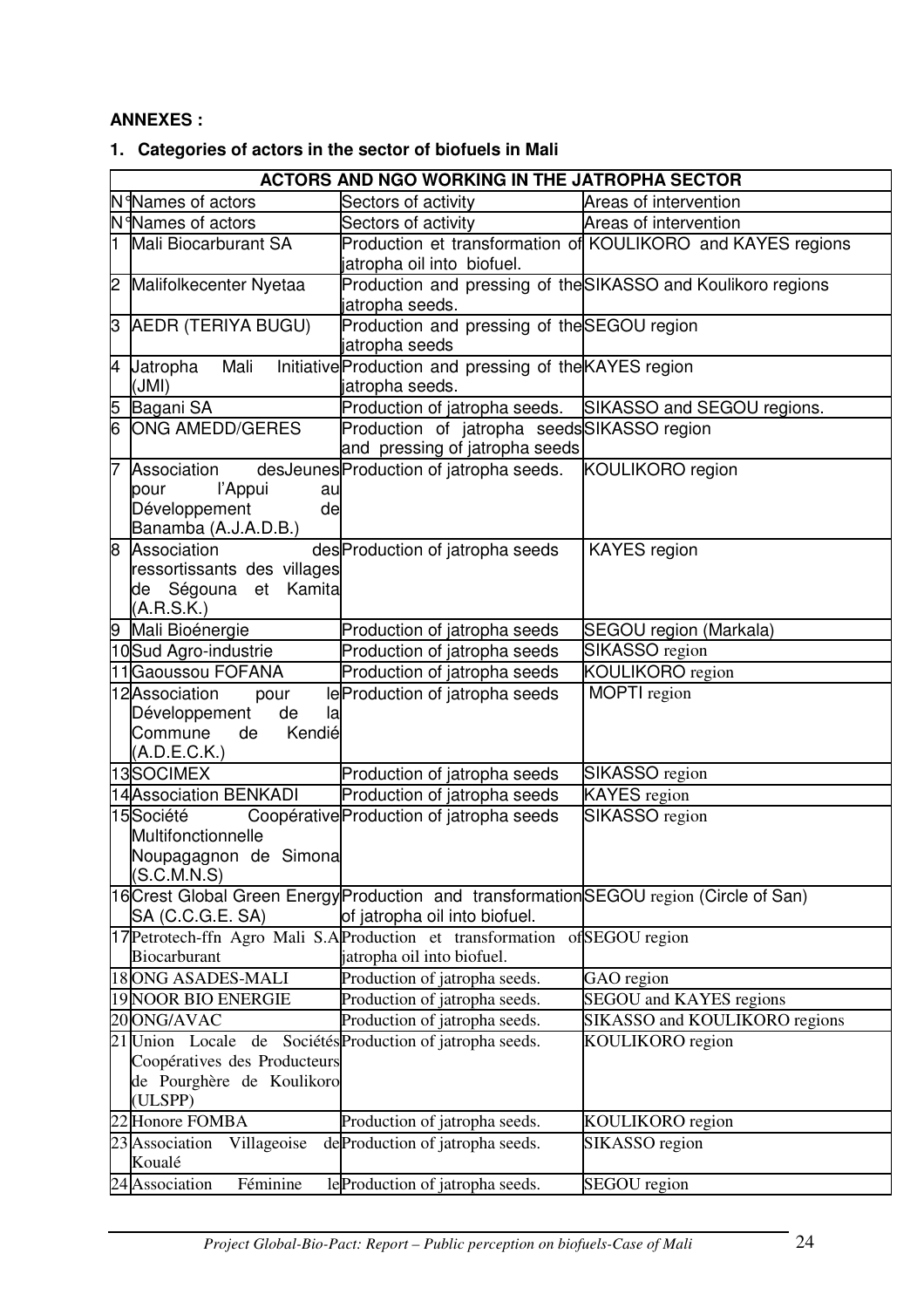| ACTORS AND NGO WORKING IN THE JATROPHA SECTOR                                                            |                                                                                                           |                                                                                |  |
|----------------------------------------------------------------------------------------------------------|-----------------------------------------------------------------------------------------------------------|--------------------------------------------------------------------------------|--|
| N <sup>d</sup> Names of actors                                                                           | Sectors of activity                                                                                       | Areas of intervention                                                          |  |
| Jardin Olivier KEITA<br>de<br>Gualabougou                                                                |                                                                                                           |                                                                                |  |
| 25 Consortium<br>pour<br>Promotion du Développement<br>de la Filière Pourghère au<br>Mali (CPRODEF-Mali) | la Production of jatropha seeds.                                                                          | KOULIKORO,<br>KAYES,<br>SIKASSO,<br>MOPTI,<br>TOMBOUCTOU<br>SEGOU ;<br>regions |  |
| 26 ONG-Association<br>Kunkan                                                                             | Jitumu Production of jatropha seeds.                                                                      | <b>KOULIKORO</b> region                                                        |  |
| 27 OREMAP                                                                                                | Production of jatropha seeds.                                                                             | KOULIKORO and SEGOU regions                                                    |  |
| d'Applications<br>(GRAT)                                                                                 | 28 Groupe de Recherches et Promotion and Development of the SIKASSO region<br>Techniques jatropha network |                                                                                |  |
| 29 Association « BACIRI »                                                                                | Production of jatropha seeds.                                                                             | <b>SEGOU</b>                                                                   |  |
| 30 CFDM                                                                                                  | Production of jatropha seeds.                                                                             | <b>KOULIKORO</b>                                                               |  |
| 31 Groupe<br>d'Appui<br>Développement de la Femme<br>(GADEF)                                             | au Production of jatropha seeds.                                                                          | <b>KAYES</b>                                                                   |  |

| <b>ACTORS WORKING IN THE SUGAR CANE SECTOR</b> |                              |                                                            |  |  |
|------------------------------------------------|------------------------------|------------------------------------------------------------|--|--|
| 32SUKALA                                       | <b>Production of alcohol</b> | SEGOU (Office du Niger area)                               |  |  |
| 33N-SUKALA                                     | <b>Production of ethanol</b> | SEGOU (Office du Niger area)                               |  |  |
| ACTORS WORKING IN THE VEGETABLE BIOMASS SECTOR |                              |                                                            |  |  |
| 34 TISSINA SARL                                | method                       | Production by the gasificationSEGOU (Office du Niger area) |  |  |
|                                                |                              |                                                            |  |  |

**Source : ANADEB** 

# **2. Results of the surveys (Qualitative questionnaire)**

# **2.1. Report of the public consultation in rural area (village of Garalo)**

Time of the beginning of the meeting: 11h00

End of the meeting: 13h30mn

# **INTRODUCTION**

On Saturday, May 14th, 2011 took place under the shed of the Power plant of Garalo a meeting to collect the perception of the public on the use of biofuels in Mali within the framework of the project Global Bio Pact coordinated by the NGO Malifolkecenter.

# **PROGRESS OF THE ACTIVITIES**

The meeting began with welcoming words accompanied with the greetings of Mr Ousmane OUATTARA, Executive Secretary of the NGO Malifolkecenter, Coordinator of the activities of said project, to the participants.

After the greetings Mr Ouattara, explained the objective of the day meeting. Before giving the floor to the participants, he gave the floor to Mr Adama SANGARE, 1st deputy mayor of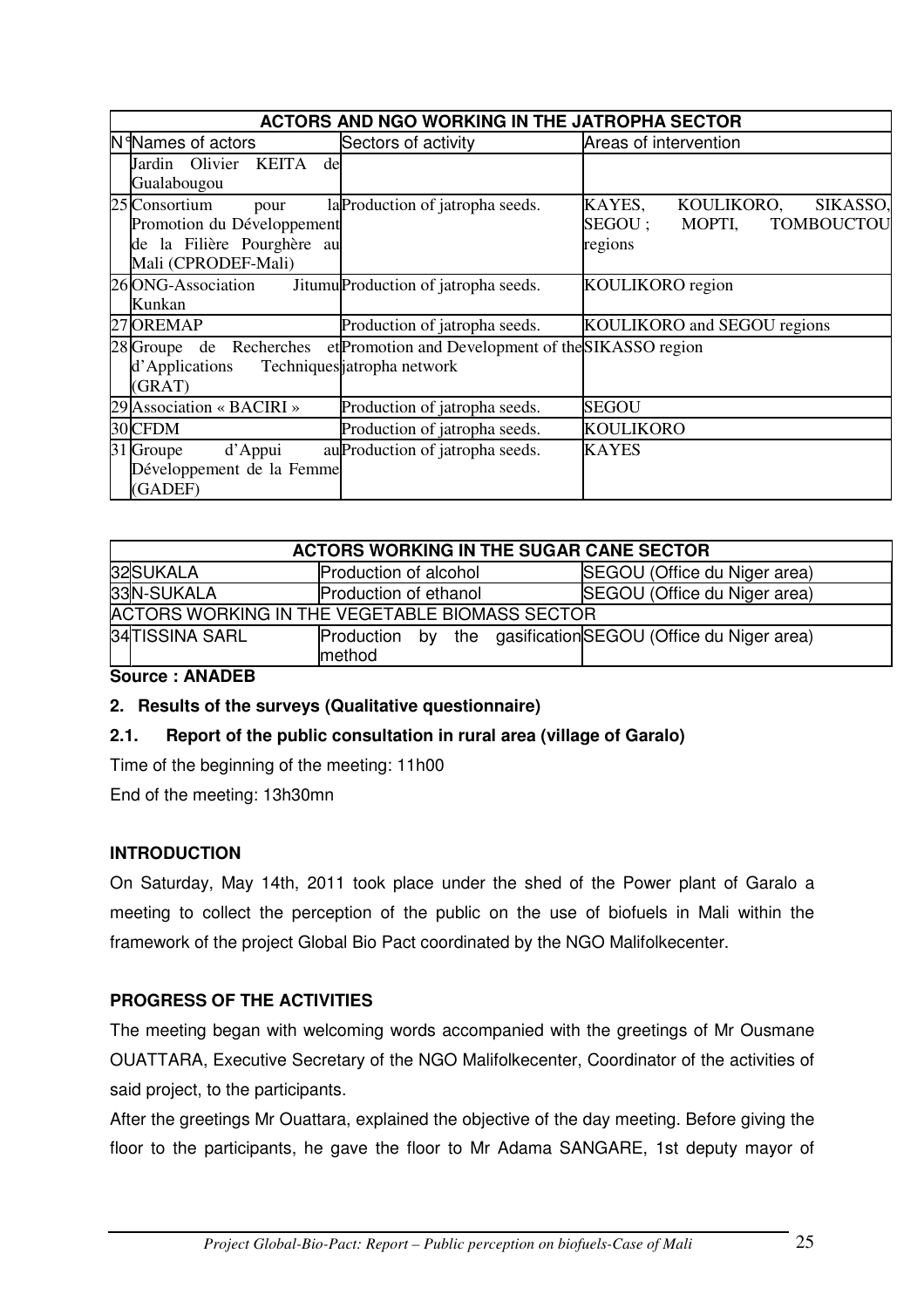Garalo. The latter, in the same dynamics, spoke about the importance and the advantages of the cultivation of jatropha in his village.

In his explanations, Mr OUATTARA exposed the theme on which the activities of the meeting will have to take place. In his introduction, he explained the craze which the development of liquid biofuels arouses worldwide generally and in Mali in particular. But in spite of the uncountable advantages that biofuels have, whether they are used for the development of energy in rural areas (Production of driving force, PTF): Jatropha and other oilseeds, that is the replacement of crude vegetable oil in the diesel oil for electricity production: Jatropha and other oilseeds, or the use as fuel in the transport: replacement of gasoline by ethanol or diesel oil by biodiesel, they still have difficulty in prospering in the world in general and in Mali in particular. Further to these constraints, Mr OUATTARA indicated that, according to the experts of this domain, the necessity of estimating and analyzing the perception of the public becomes a prerequisite for acceptation by the public and for the success of biofuels in the world and Mali is not an exception to the rule.

After this brief introduction, Mr OUATTARA gave the floor to the participants through questions ranging from knowledge of biofuels particularly the jatropha, and dealing with the risks and the impacts of biofuels, the difficulties and measures to be taken for the success of the jatropha plant so that they give their opinion with regard to the development of biofuels in general, but especially, in particular, the constraints which hinder the success of the cultivation of jatropha particularly in their zone and the measures which they consider necessary to take.

Interventions after interventions, the answers of the participants were especially centered on the jatropha biofuel. They explained that they knew the jatropha plant well before today, and that in the old time, the women used it to make some soap, as well as to treat dislocations and to treat some skin diseases.

They also explained unanimously that there is a lot of craze around the cultivation of jatropha in their zone, but that it is necessary to note that there are difficulties for the success. These difficulties are among others:

The poverty of the lands fitted out for the culture of the plant;

The lack of contributions of fertilizer to the plant**;**

The lack of maintenance of the plots of land of jatropha by the producers;

The more and more visible disinterestedness of the producers in the existing plantations of jatropha, which sometimes leads to the lifting of jatropha plants to grow other crops;

The problem of the price of the kilogram of jatropha seeds which the producers consider low. By analyzing these enumerated difficulties, they amount to two major constraints which are: the problem of fertilizers and the problem of the price of the kilogram of the jatropha seeds.